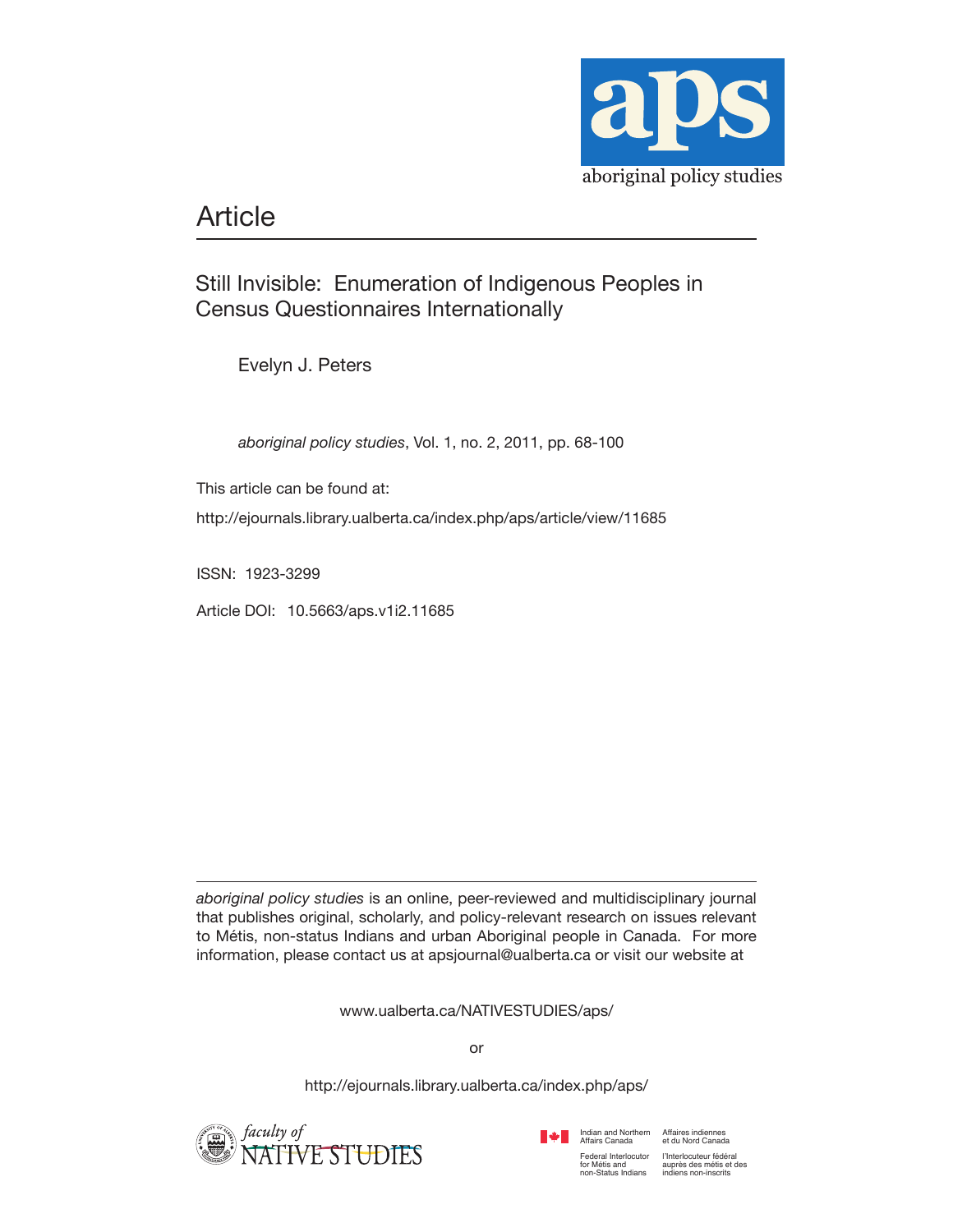# **Still Invisible: Enumeration of Indigenous Peoples in Census Questionnaires Internationally1**

Evelyn J. Peters University of Winnipeg

*Abstract: The international attention increasingly being paid to Indigenous peoples culminated in the 2007 adoption of the United Nations Declaration on the Rights of Indigenous Peoples by the United Nations General Assembly. Nevertheless, the lack of accurate and consistent data on Indigenous peoples hinders the creation of concrete benchmarks and monitoring mechanisms for their development. Based on the most recent census questionnaires available for 231 countries and regions for which the United Nations Statistics Division collects statistics, this study identifies the proportion and geographic distribution of questionnaires that enumerated Indigenous peoples and variations in the questions used to enumerate them. The fact is that relatively few census questionnaires enumerate Indigenous peoples. Where they were enumerated, Indigenous cultures and identities were homogenized by many censuses, and classified as minorities rather than as distinct peoples. As a result, Indigenous peoples remain invisible in large areas of the globe and the United Nations, various governmental and non-governmental organizations, and Indigenous people themselves all face overwhelming challenges in their attempts to document the existence and circumstances of Indigenous peoples.*

Indigenous<sup>2</sup> issues and peoples have received growing amounts of international attention since the early 1970s (Niezen 2003), culminating in the 2007 adoption of the *United Nations Declaration on the Rights of Indigenous Peoples* by the United Nations General Assembly. While much debate and conflict marks their identification, the United Nations Permanent Forum on Indigenous Issues (UNPFII), established in 2000, estimated that there were more than 370 million Indigenous peoples living in ninety or

> *aboriginal policy studies*, Vol. 1, no. 2, 2011 ISSN: 1923-3299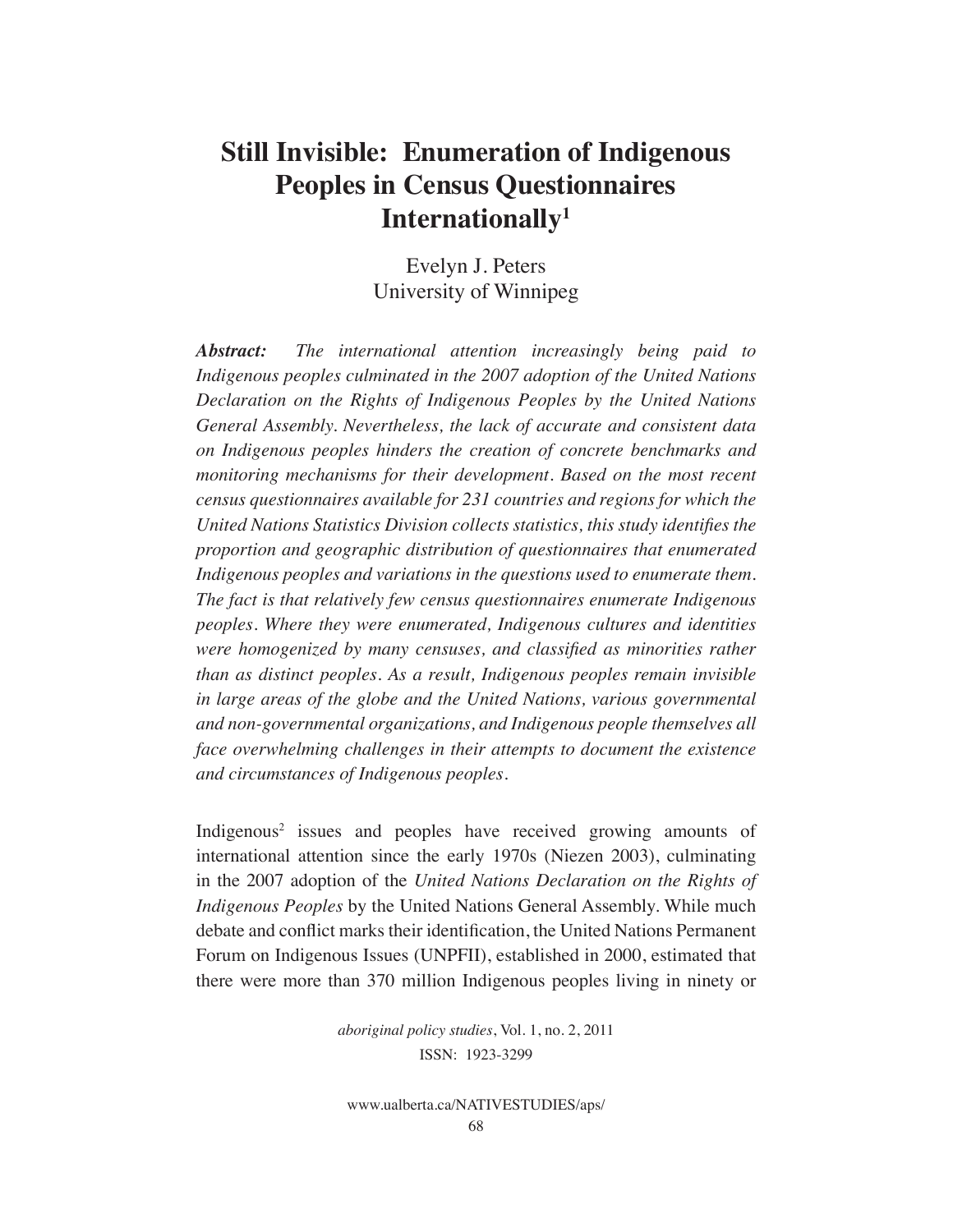more countries around the world (UNPFII 2006a). Despite this number, limited information exists about the situation of many of these peoples, and the *Draft Programme of Action for the Second International Decade of the World's Indigenous Peoples* included the objectives of adopting concrete benchmarks for the development of Indigenous peoples and developing strong monitoring mechanisms (United Nations 2005, 4). The UNPFII (2006b) views "inadequate data collection and disaggregation concerning indigenous peoples as a major methodological challenge."

This paper documents one aspect of data availability concerning Indigenous populations by exploring the enumeration of Indigenous peoples in censuses internationally. Currently, no systematic exploration has been done on this topic. Bartlett et al. (2007) provided a good overview of issues associated with the definition of "Indigenous," but they did not provide a systematic overview of census practices for enumerating them. Morning's international study of census enumeration by ethnicity (2008, 247) found that about 15 percent of national censuses asked about Indigenous status. While this work provides a valuable introduction, Morning's approach is limited to identifying the presence of the terms "Aboriginal," "Indigenous," or "tribe" in census questionnaires. Censuses in a number of countries use other approaches to enumerating Indigenous peoples, like including particular Indigenous groups as census categories that participants can check off under questions about ethnicity or nationality, for example. This study employs a more detailed approach to the analysis of census enumeration of Indigenous peoples internationally.

Based on the most recent census available for 231 countries and regions for which the United Nations Statistics Division collects statistics, this study addresses two main research questions:

1. How many countries and areas enumerate Indigenous peoples and what geographic patterns accompany this enumeration?

2. What variations exist in approaches to the enumeration of Indigenous peoples among census questionnaires that do address this issue?

It documents patterns of coverage and under-coverage of Indigenous peoples in censuses, providing a snapshot of data availability for monitoring the situation of Indigenous people. This paper also provides demographers with detailed information concerning international enumeration practices for Indigenous populations. The information here informs a discussion about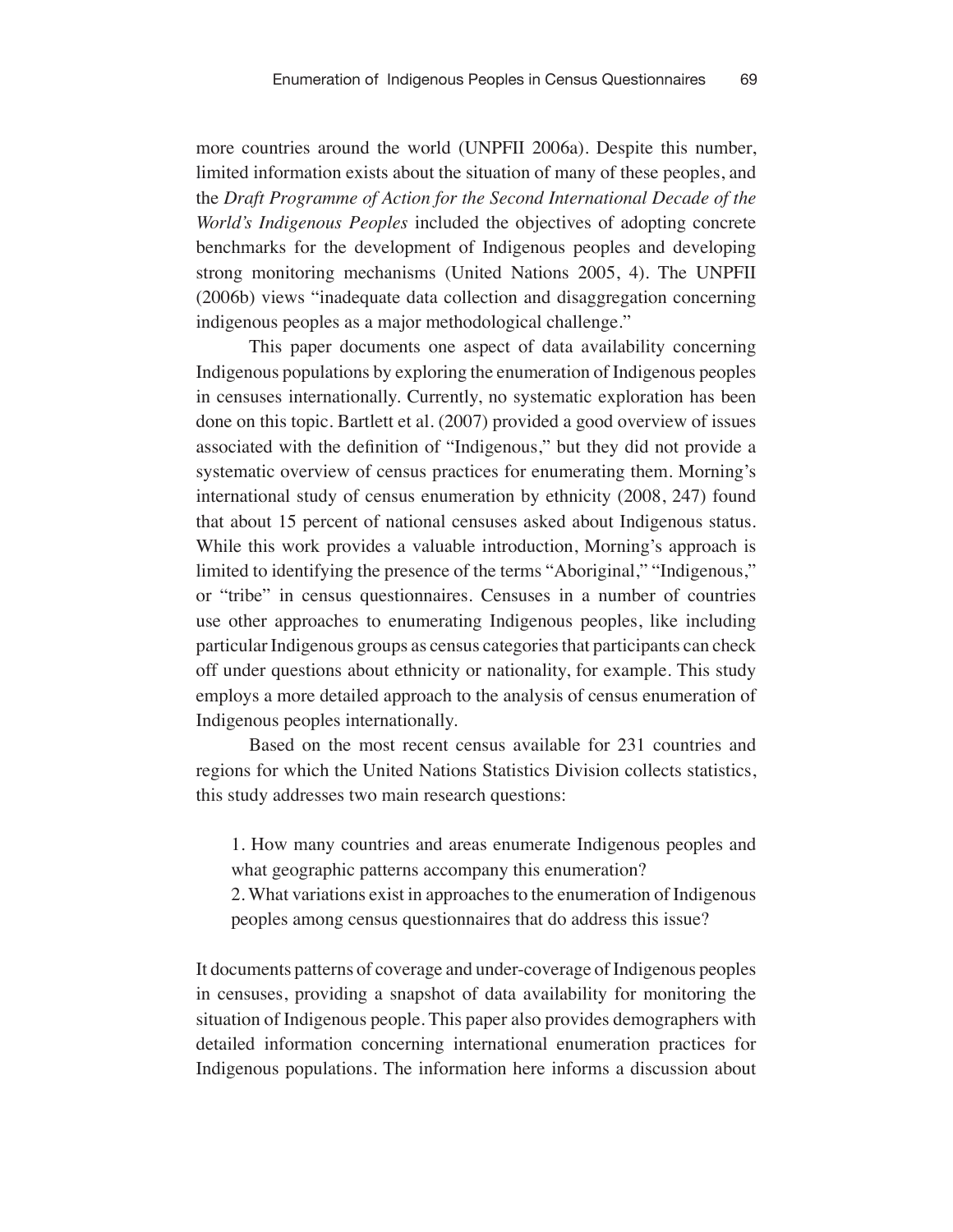comparability and might be a source of potential innovation that could contribute to national preparations for future censuses.

## **Defining "Indigenous"**

Defining the term "Indigenous" is complex and contentious. Probably the two most well-known definitions are those proposed in the Martinéz Cobo Report and in the International Labour Organization (ILO) Convention no. 169 (Martinéz Cobo 1987, 29; International Labour Organization 1991). According to Martinéz Cobo, Indigenous people have a historical continuity with pre-colonial societies, consider themselves distinct from societies now in those territories, and are non-dominant sectors of society. He indicates that Indigenous people "are determined to preserve, develop and transmit to future generations their ancestral territories and their ethnic identity." The ILO definition emphasizes descent from inhabitants at the time of colonization and the retention of some or all of their social, economic, cultural, and political institutions, and self-identification. The ILO definition also recognizes the situation of some tribal peoples who have been displaced from the countries in which they originally lived, but who retain characteristics that distinguish them from other national populations and who define themselves as Indigenous.

Despite changing definitions and attempts to address the differing circumstances of Indigenous peoples, a single, all-encompassing definition presents challenges. An emphasis on settler colonization, for example, is not applicable to cases such as India and other Asian countries where Indigenous majority communities may attempt to assimilate Indigenous minorities within their own country. There are questions about the level of "distinctness" required for people to be considered Indigenous, especially since, in many countries, they are increasingly becoming urban dwellers and participating in mainstream society. Defining "traditional lands, territories, and natural resources" may also be difficult since the territories used by some Indigenous people changed historically and continue to change in contemporary times. Coates (2004) argues that an emphasis in many definitions on non-dominance and powerlessness is Eurocentric, and defines Indigenous people primarily in relation to outsiders. He suggested that Indigenous people should be defined by "who they are, not who they are not," and identified "small size, attachment to the land, value system and culture rooted in the environment, commitment to a sustainable lifestyle,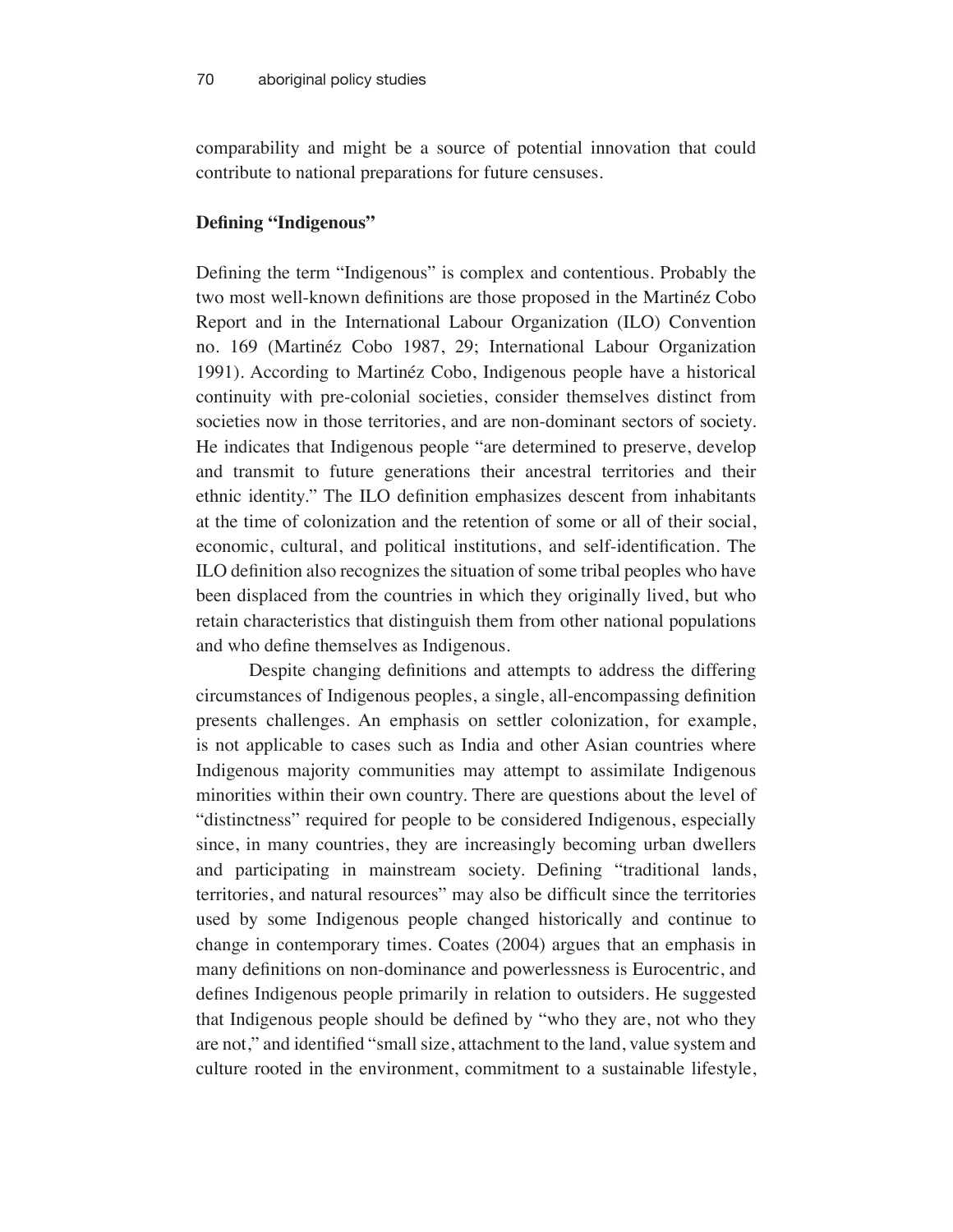mobility, and cultural conservatism" as central characteristics of Indigenous peoples (14).

In United Nations forums, Indigenous peoples have often challenged the need for a worldwide definition, arguing that seeking one "right" definition is both counterproductive and damaging. In her 1996 working paper on the concept of Indigenous peoples, the Chairperson-Rapporteur of the UN Working Group on Indigenous Populations noted that, in her opinion, "the concept of 'indigenous' is not capable of a precise, inclusive definition which can be applied in the same manner to all regions of the world" (United Nations Working Group on Indigenous Populations 1996, 6). In 1997, the Working Group concluded that a definition was not necessary for the drafting of a declaration on the rights of Indigenous peoples. The *Declaration on the Rights of Indigenous Peoples,* adopted by the United Nations General Assembly in 2007, did not define Indigenous peoples.3 Instead, Article 33 stated that "Indigenous peoples have the right to determine their own identity or membership in accordance with their customs and traditions" (United Nations General Assembly 2007).

The debates surrounding the definition of "Indigenous" demonstrate the futility of attempting to derive one definition that applies to all of the groups who identify themselves as such. In order to undertake this study, though, it was necessary to adapt a clear set of standards and apply them consistently. In line with the *Declaration on the Rights of Indigenous Peoples,* one criterion was self-identification as Indigenous as recognized by the UNPFII and other international NGOs working on Indigenous issues. Clearly there are challenges associated with this approach and a more detailed description of the way decisions were made is described in more detail in the methods section and in Appendix B. The second criterion, nondominance, was introduced because it identified situations where Indigenous peoples do not have power to define the content of census questionnaires. The standards adopted for the purpose of this study are not meant to define Indigenous people internationally. Instead, they are standards meant to help readers understand the way decisions were made in developing counts, enabling them to come up with alternative counts if they adopt different definitions.

#### **Census Enumeration of Indigenous Peoples**

The rationale behind, and history of, different questions and terminology in national censuses is extremely varied. Censuses do not simply count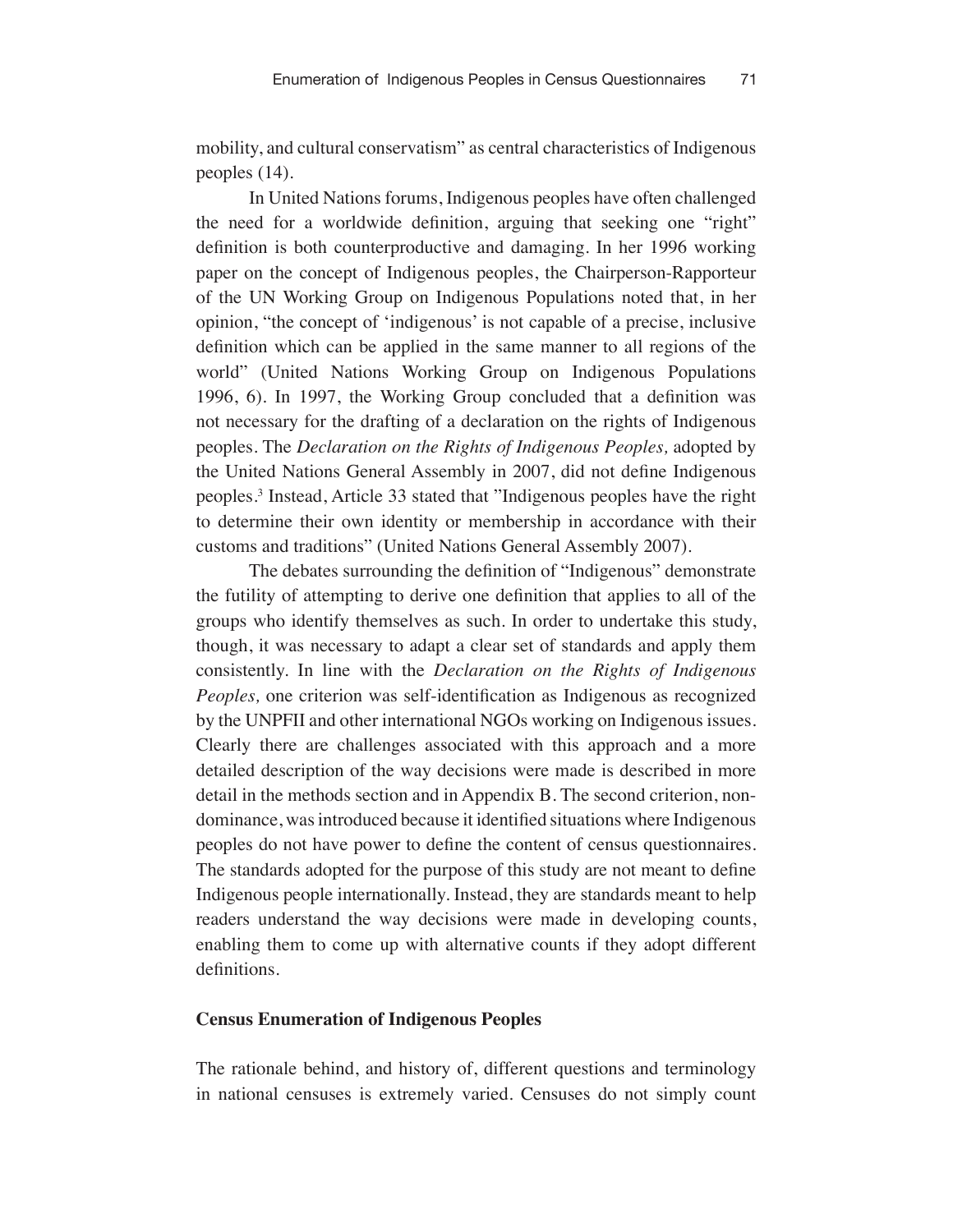existing groups of people. Instead, enumeration in the census is often the result of state objectives and citizen lobbying (Andersen 2008; Kertzer and Arel 2002; Peterson 1987; Urla 1993). Rallu et al. (2006, 534) describe four types of state objectives in enumerating or failing to enumerate according to ethnic population categories: "counting to dominate," "not counting in the name of national integration," "counting or not counting in the name of multiculturalism," and "counting to justify positive action." Rationales for counting Indigenous peoples in early censuses included enumeration for political control, often with the expectation that Indigenous peoples would soon disappear (Appadurai 1996; Peterson 1987; Scott 1998). Government rejection of the use of cultural markers to differentiate between citizens in order to promote national unity and cohesion has been documented by a number of researchers (see Blum 2002; Goldschieder 2002). An example is the controversy surrounding the 2004 census of New Caledonia as organized by France. New Caledonian political parties supported a questionnaire that would identify Kanak Indigenous peoples in order to address socioeconomic differences between them and other populations. President Chirac opposed this on the grounds that France simply regarded its citizens as French, effectively contributing to the state-sanctioned invisibility of Indigenous peoples (Vinding and Stidsen 2005, 261–62). In Latin American countries, in particular, state discourses view "racial mixing" as a result in census questionnaires that introduce categories for many different population groups (Rallu et al. 2006, 536). In more contemporary times, anti-discrimination legislation and pressure from various groups for equality have encouraged some governments to introduce categories supporting policy initiatives that address the socio-economic status of marginalized groups in society (Kertzer and Arel 2002).

Identification in the census can have important implications for Indigenous peoples as the way terms are defined can affect population counts (Forbes 1990; World Bank 2004). In an era where modern states are often providers of social and economic benefits, group-differentiated programs and services might be directed towards particular areas depending on population size and proportion (Kertzer and Arel 2002; Urla 1993). Research can identify socio-economic disadvantage leading to demands for remedial policies, enable researchers to evaluate stereotypes that need to be combated, or explore unique situations that require differentiated policy responses. Population numbers can lead to claims for political representation and funding. Data about poor socio-economic conditions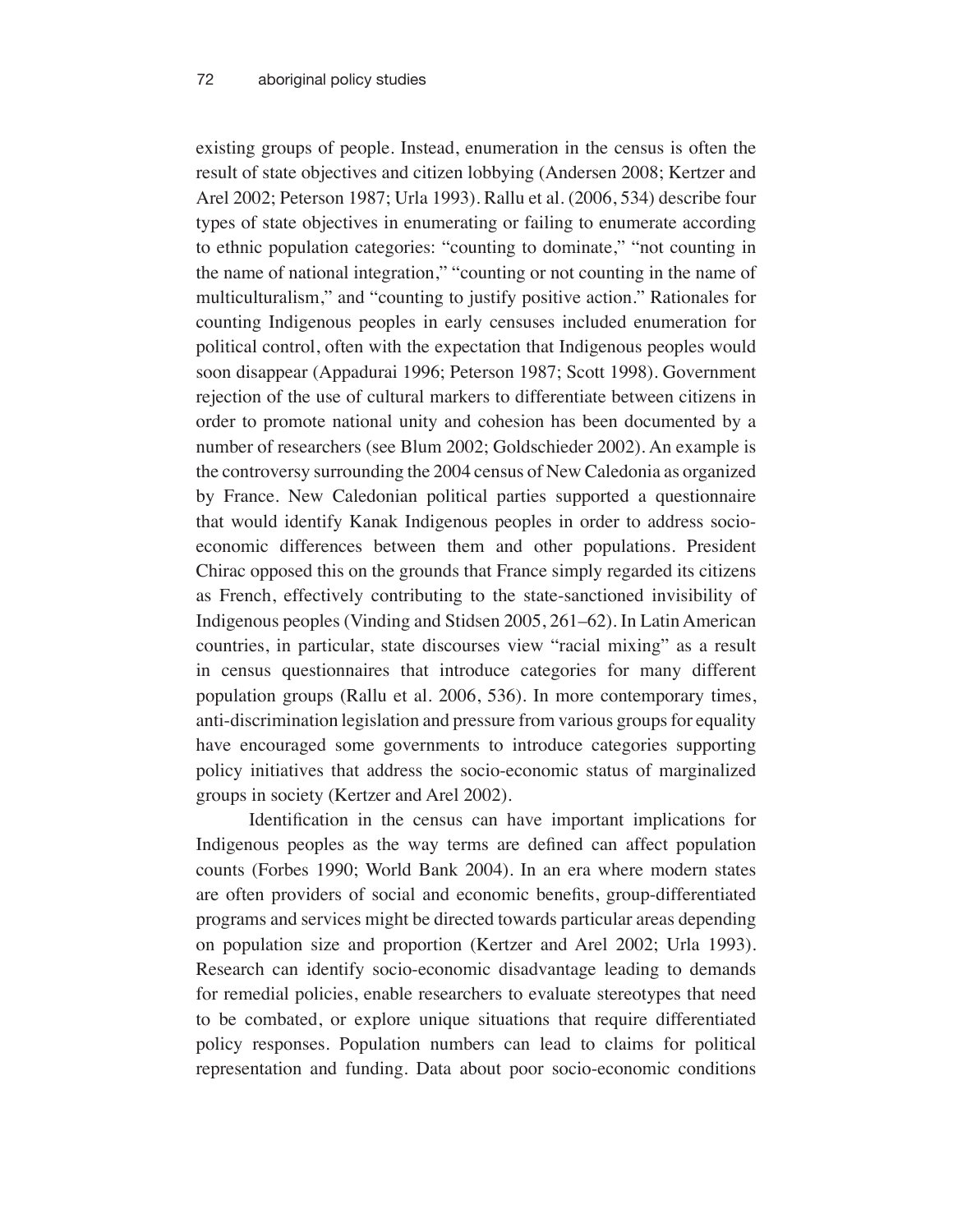can be an important basis for lobbying in both national and international forums.

However, there are important challenges in using national censuses to enumerate Indigenous populations. Data collected by censuses often reflect official government policies and priorities, and may not represent how Indigenous people identify themselves (Broughten 1993). Morphy (2007) noted that the Australian census measurement of households was based on assumptions about nuclear families, suppressing Aboriginal understandings of household formations. Similarly, Taylor (2009, 115) argued that the "categories and contexts deployed [in the Australian census] are uncritically those of the mainstream, and not those reflective of Indigenous social structures or life projects." These observations are not limited to the Australian census: Donahoe et al. (2008) described how Indigenous people in the Russian Federation challenged state definitions of Indigeneity.

Reflecting mainstream understandings, census categories may homogenize Indigenous identities. For example, Pacific representatives to the 2007 Expert Group Meeting on Urban Indigenous Peoples and Migration warned against the creation of categories that would homogenize diverse Pacific indigenous community experiences (United Nations Human Settlements Programme et al. 2007, 8). Peters et al. (forthcoming) found in their research on urban Aboriginal identities in Saskatoon, Canada, that Aboriginal people identified with their particular nation of origin (e.g. Cree, Saulteaux, Dene) rather than with the aggregate census categories of Aboriginal, First Nations, Metis, and Inuit in the Canadian census. In this context, commentators have argued that the quantitative data available from census questionnaires needs to be supplemented by qualitative research (Taylor 2009, 125; United Nations Human Settlements Programme et al. 2007, 6, 8).

Finally, Indigenous peoples may, for a variety of reasons, choose not to identify themselves in national censuses. Some may prefer not to be identified because they fear discrimination (Bartlett et al. 2007, 299). Pettersen (2006, 4) argued that some Sami are reluctant to lobby for Sami enumeration in the census both because of historic stigmatization associated with Sami affiliation and because of the abuse of ethnic registers in the Second World War. Indigenous people may not recognize state categories as representing their identities (Andersen 2008). There may be underenumeration in areas where Indigenous peoples are concentrated because of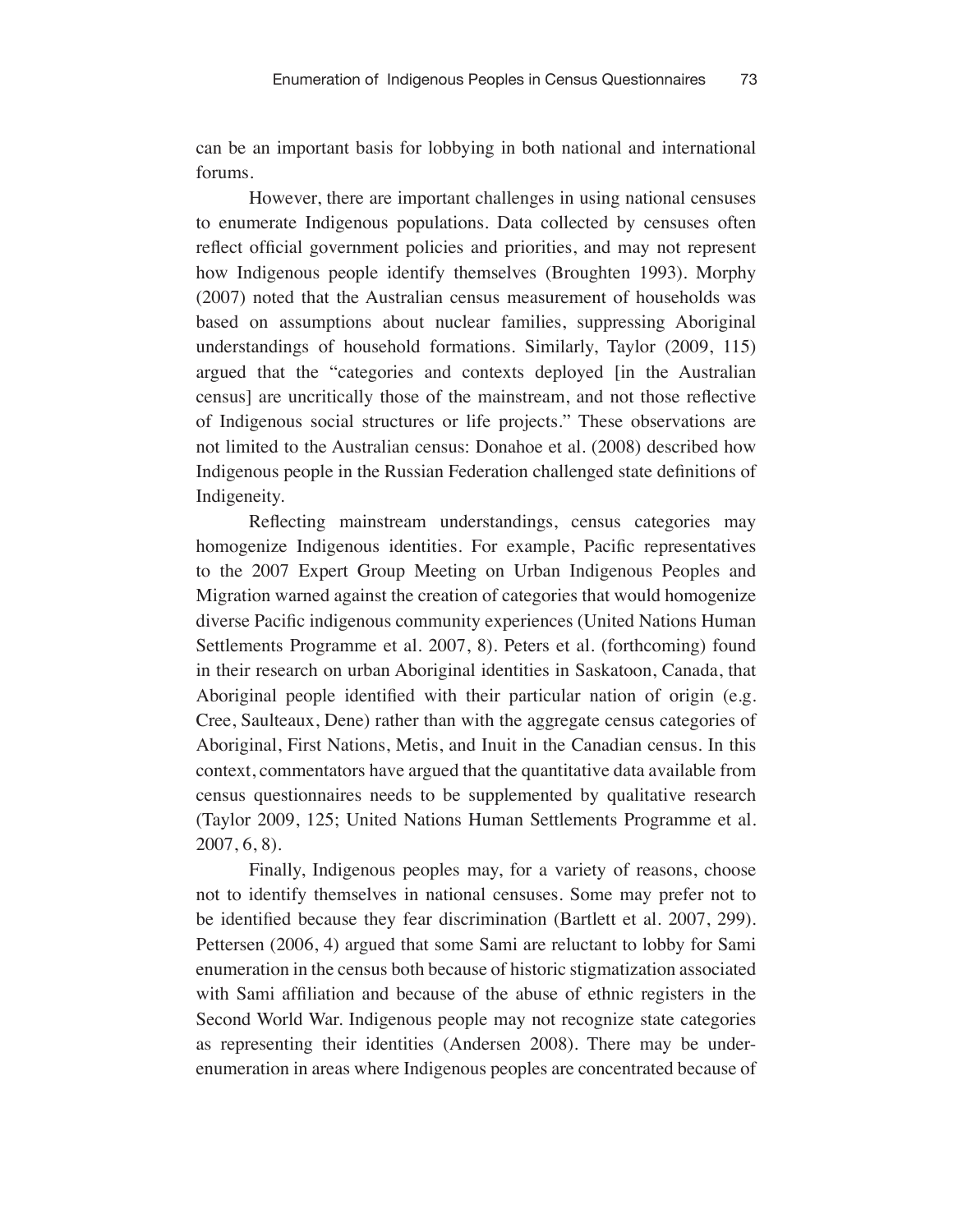resistance to enumeration or because of the remoteness or isolation of areas where Indigenous peoples live (Bourne 2003, 22; World Bank 2004). While censuses may recognize some Indigenous peoples, others may be excluded and, as a result, censuses may not include categories through which they can be enumerated (Miller 2003). As a result, even where national censuses do enumerate Indigenous peoples, the results may not accurately represent Indigenous peoples' population numbers or their characteristics.

The materials documenting some of the challenges in constructing Indigenous enumeration strategies provide an important context for the overview of existing census enumeration practices that follows. Clearly, the existence of census enumeration does not ensure that censuses accurately represent Indigenous numbers or their ways of life in terms that they understand and are useful for them. However, censuses can make major contributions to the goal of monitoring Indigenous population characteristics over time and providing a basis for comparison between countries. An overview of censuses in different countries and regions can provide an indication of the extent to which these data are collected in different parts of the globe. This overview might also provide governments, academic researchers, NGOs, and Indigenous organizations with information about the existing range of options and strategies for enumeration.

#### **Data and Methodology**

The United Nations Statistical Division (UNSD) regularly collects international census information for a variety of countries and regions. This study is based on 184 census questionnaires, available in May and June 2008, of the 231 countries and regions in the UNSD collection.4 Appendix A identifies questionnaires that were missing from the collection. Most of the census questionnaires had been administered in the year 2000 or later. However, twenty-four (13.7%) questionnaires had dates in the 1990s, and three countries had dates that were even earlier (Democratic Republic of Congo—1984, Afghanistan—1979, Sweden—1990). The latter three were omitted from the analysis to preserve temporal comparability. While many of the censuses were either conducted in English or translated for the data base, it was necessary to translate eleven Spanish questionnaires, seventeen French questionnaires, three Russian questionnaires, and four Arabic questionnaires for this research. Portuguese questionnaires for two countries (Cape Verde and Mozambique) were not translated.<sup>5</sup> In addition to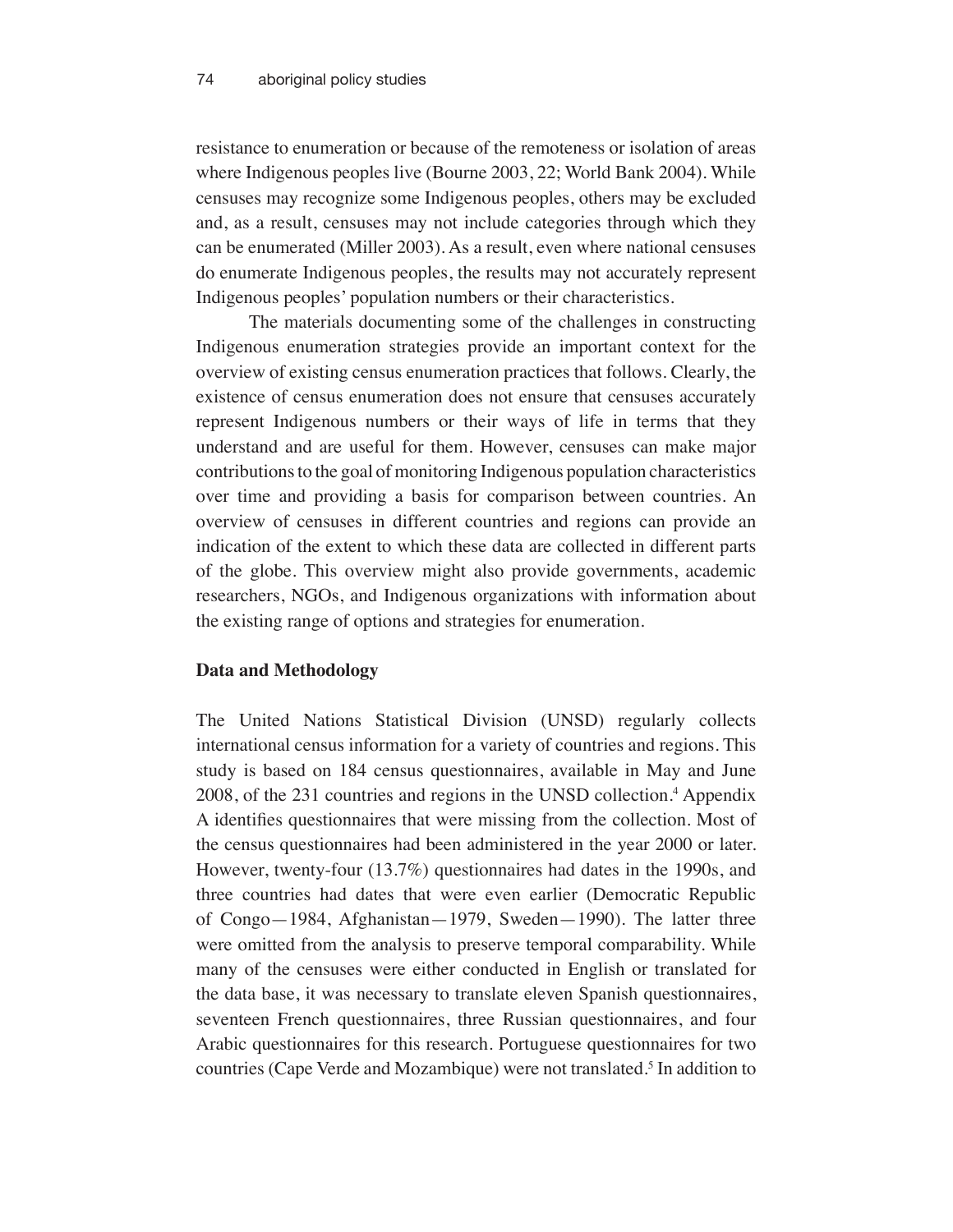the two untranslated questionnaires, forty-seven countries/regions were not part of the study. For most of these countries/regions it was not possible to locate a census questionnaire, but for a few others, missing sections made it impossible to identify their approach to enumerating Indigenous peoples. Missing questionnaires were not randomly spread out geographically, as Table 1 shows. The most complete coverage was for censuses in Oceania  $(96.0\%)$ , followed by South America  $(92.9\%)$ , Asia  $(82.0\%)$ , and North America<sup>6</sup> (82.1%). Europe (74.5%) was next. The most incomplete coverage was for Africa, where slightly fewer than two thirds (63.2%) of the census questionnaires could be located. Consequently, Africa, which should comprise about one quarter of the countries and regions surveyed, actually comprises less than one fifth (19.6%). The resulting gaps in the data base meant that the results offered a good representation of census enumeration practices in Oceania, Asia, and North America, fairly good representation for South America and Europe, and poor representation for Africa.

Using a variety of terms known to refer to Indigenous peoples (e.g., Aboriginal, Indigenous, tribal, scheduled tribes), available census forms were examined to locate questions about respondents' Indigenous status. Census questionnaires were also examined to see whether particular Indigenous groups were listed as possible check-offs or suggestions for write-in spaces. Indigenous groups were identified from a variety of sources, including various years of *The Indigenous World* (Stidsen 2006, 2007; Vinding and Stidsen 2005; Wessendorf 2009, 2008), *The World Guide* (New Internationalist 2005), and the web sites of the Indigenous Peoples of Africa Coordinating Committee (IPACC), the International Work Group for

|                                            | North<br>America |      | South<br>America |               | Africa |      | Europe   |               | Asia         |      | Oceania  |               | Total |      |
|--------------------------------------------|------------------|------|------------------|---------------|--------|------|----------|---------------|--------------|------|----------|---------------|-------|------|
|                                            | #                | $\%$ | #                | $\frac{0}{0}$ | #      | $\%$ | #        | $\frac{0}{0}$ | #            | $\%$ | #        | $\frac{0}{0}$ | #     | $\%$ |
| Included in study                          | 32               | 82.1 | 13               | 92.9          | 36     | 63.2 | 38       | 74.5          | 41           | 82.0 | 24       | 96.0          | 184   | 78.0 |
| Missing questionnaire                      |                  | 17.9 |                  | 7.1           | 18     | 31.6 | 12       | 23.5          | 8            | 16.0 |          | 4.0           | 47    | 19.9 |
| Not translated                             | 0                | 0.0  | $\theta$         | 0.0           | 2      | 3.5  | $\theta$ | 0.0           | $\mathbf{0}$ | 0.0  | $\theta$ | 0.0           | 2     | 0.8  |
| Earlier than the 1994-2005 round           | 0                | 0.0  | $\theta$         | 0.0           |        | 1.8  |          | 2.0           |              | 2.0  | $\theta$ | 0.0           | 3     | 1.3  |
| Share of countries and regions in          |                  |      |                  |               |        |      |          |               |              |      |          |               |       |      |
| total UN database                          | 39               | 16.5 | 14               | 5.9           | 57     | 24.2 | 51       | 21.6          | 50           | 21.2 | -25      | 10.6          | 236   |      |
| Share of countries and regions in<br>study |                  | 17.4 |                  | 7.1           |        | 19.6 |          | 20.6          |              | 22.3 |          | 13.0          |       |      |

Table 1: Countries and regions included in the study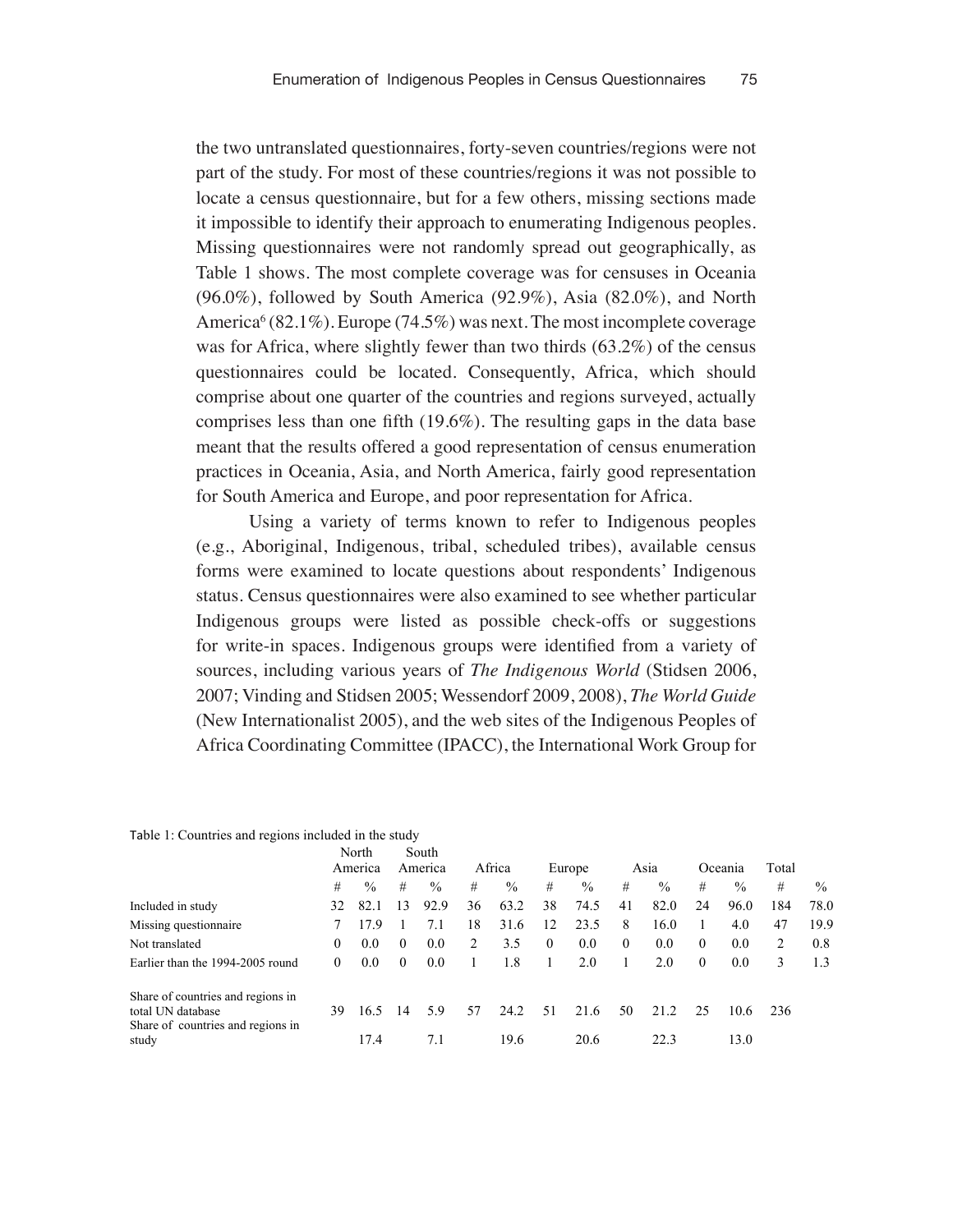Indigenous Affairs (IWGIA), and the Minority Rights Group International. Because this step involved decisions that could be contested by other researchers, a detailed list of questions identified on census forms in respect to Indigenous peoples appears in Appendix B.

The criterion of non-dominance was also used to identify Indigenous peoples. In some countries, Indigenous peoples comprise a majority of the population (e.g., Guatemala and Bolivia) but they are not politically dominant. These countries were included in this study. The situation in Oceania created the most challenging situation because many formerly colonized nations with majority Indigenous populations identified in the census have since gained independence. In Oceania, the study did not include questionnaires from independent countries with majority Indigenous populations. The study did include countries and regions with majority Indigenous populations that were still under foreign control and where minority Indigenous peoples have put forward claims for Indigenous recognition.

These two steps did not identify censuses that enumerated Indigenous peoples by coding write-in responses to questions about identity, ethnicity, nationality, et cetera. For example, the Russian census has a space for participants to write in their "national citizenship," from which Russia identifies groups it considers to be Indigenous (Petrov 2008).<sup>7</sup> This possibility was addressed by examining official census websites for countries with questionnaires that coded write-in responses to explore whether they identified Indigenous populations in official statistics. Five such questionnaires were identified (Kenya, Malaysia, Niger, Uganda, and the Russian Federation). It may be that this method missed some countries that employ this strategy. For example, some countries that were formerly part of the Soviet Union may still use the Soviet Union census questionnaire (Petrov 2008). A more in-depth exploration of coding practices that identify Indigenous populations is an important question for future research.

#### **Results of Analysis of Census Questionnaires**

The following sections describe the number and location of countries enumerating Indigenous peoples, questionnaire terminology, patterns of aggregation and disaggregation of particular Indigenous groups, and strategies of enumeration by self-identification or ancestry.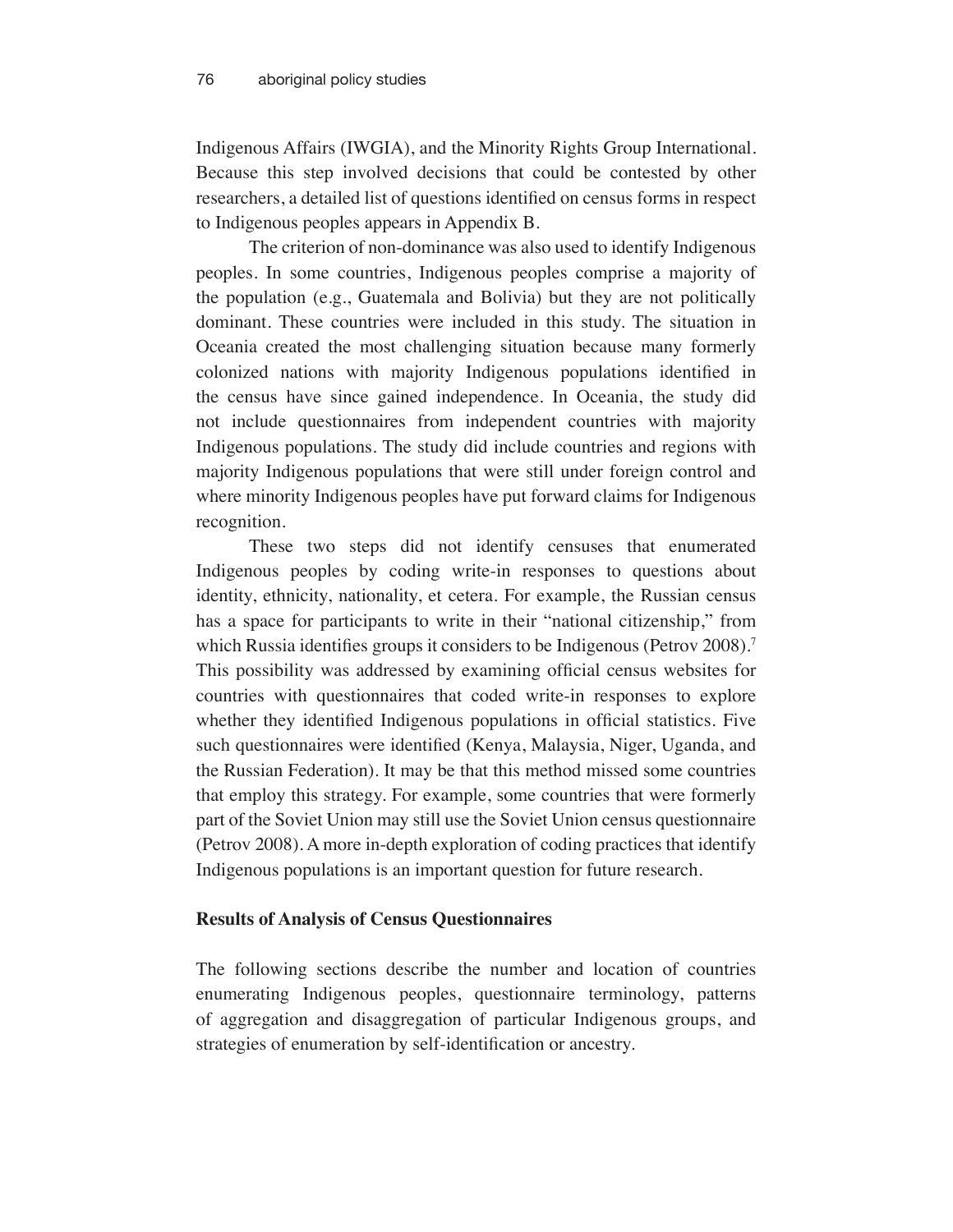### *Frequency and Distribution of Indigenous Enumeration*

Only forty-three (23.1%) of the countries and areas in the study attempted to enumerate some or all of the Indigenous populations living within their boundaries (Table 2). South America had the highest proportion (69.2%), followed by North America (50.0%), and Oceania (30.4%). In Africa and Asia very few censuses enumerated Indigenous populations (18.9% and 7.1% respectively). Two African countries, Ethiopia and Gambia, are included in these counts but it is important to point out that they each only identified one Indigenous group in their lists. Using these counts would serious underestimate the Indigenous populations of these countries. Similarly, the census questionnaire for the Lao People's Democratic Republic suggested only one Indigenous group, the Hmong, despite the identification of a number of Indigenous peoples in Laos (Wessendorf 2008, 319). In Europe, only one census (2.6%) identified Indigenous peoples.

While Indigenous peoples have been identified in every country in South America, there are large variations in their histories and in policies directed toward them. In some countries, only small remnant Indigenous populations remain; in others, Indigenous peoples are numerically, although not politically, dominant. Only four countries in South America did not identify Indigenous peoples in their census questionnaires. Suriname's questionnaire identified different nationalities, but it did not enumerate its Indigenous peoples (Stidsen 2007, 137–42). Peru listed some Indigenous languages under its language question, but it also did not enumerate Indigenous peoples. Uruguayan official policy is that there are no Indigenous peoples living in Uruguay, despite the existence of Guarani and Charruadescended communities (Miller 2003, 202). Following France's policy of not identifying particular ethnic, minority, or Indigenous groups, French Guiana's census has no question that identified its Indigenous peoples.

In North American history, Indigenous peoples in many countries were decimated through slavery, massacre, and contact with European

| Table 2: Distribution of countries in study identifying Indigenous populations |                  |               |   |               |      |               |        |               |      |               |         |               |       |               |
|--------------------------------------------------------------------------------|------------------|---------------|---|---------------|------|---------------|--------|---------------|------|---------------|---------|---------------|-------|---------------|
|                                                                                | North<br>America |               |   | South         |      |               |        |               |      |               |         |               |       |               |
|                                                                                |                  |               |   | America       |      | Africa        | Europe |               | Asia |               | Oceania |               | Total |               |
|                                                                                | #                | $\frac{0}{6}$ | # | $\frac{0}{0}$ | $\#$ | $\frac{0}{0}$ | #      | $\frac{0}{0}$ | #    | $\frac{0}{0}$ | #       | $\frac{0}{6}$ | #     | $\frac{0}{0}$ |
| Countries enumerating Indigenous people                                        | 16               | 50.0          |   | 69.2          |      | 19.4          |        | 2.6           |      | 73            |         | 29.2          | 43    | 23.1          |
| Countries in study                                                             | 32               |               |   |               | 36   |               | 38     |               | 41   |               |         |               | 184   |               |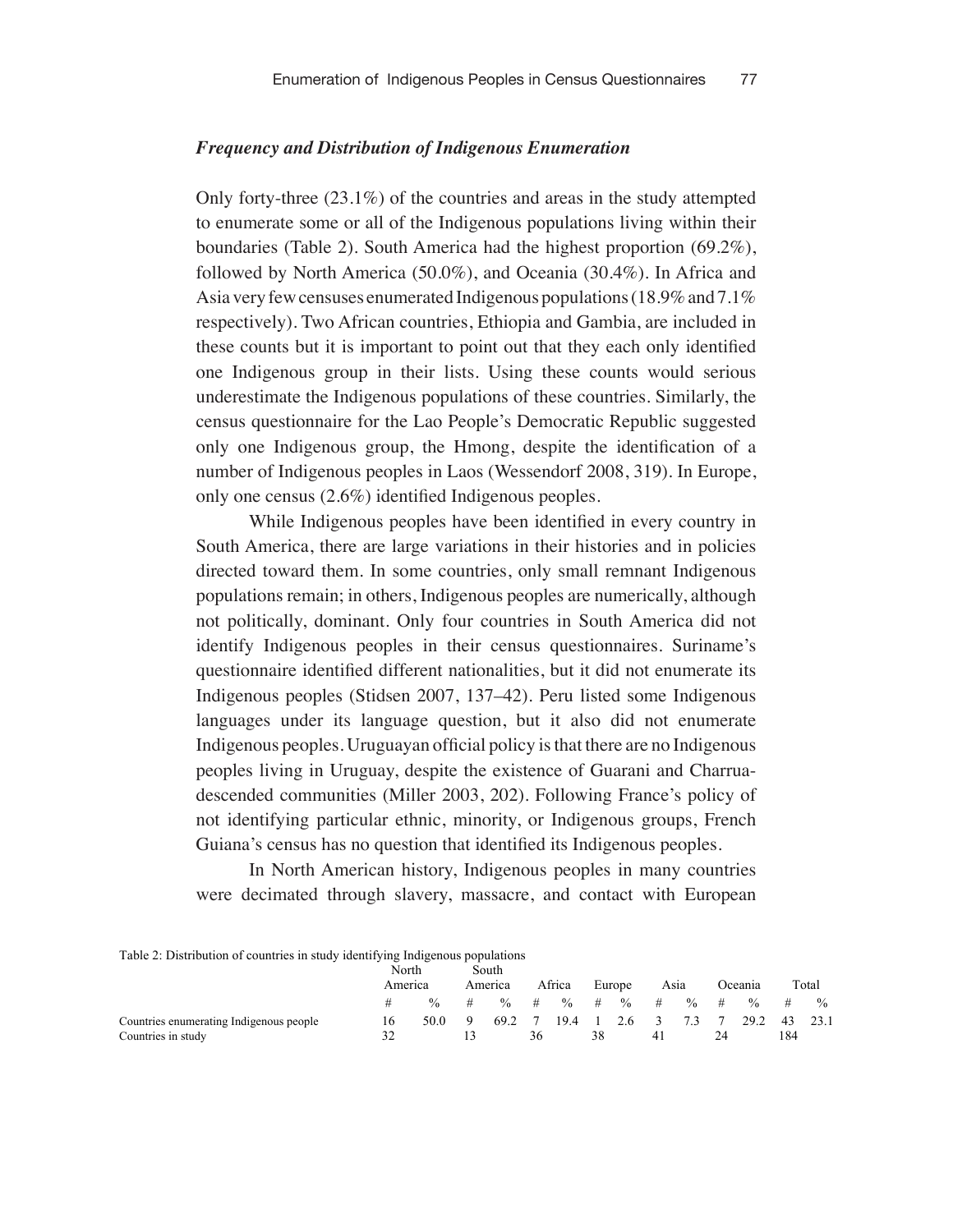diseases. Most of the census questionnaires which did not enumerate Indigenous peoples were from countries where these people were considered by the State to have been wiped out.

A history of colonization in Africa means that many people consider themselves to be Indigenous, having originated from that country and having achieved decolonization and self-determination from European powers. As a result, some governments are reluctant to identify particular groups within larger states as Indigenous peoples, viewing this as discriminatory. For his study of the situation of Indigenous peoples internationally, Martinéz Cobo (1987, 4–5) requested information from member states of the United Nations. He noted that in Africa, "data furnished . . . either denied the existence of such populations or stated that all groups in those countries were indigenous, or both."

Europe had only one country (Russia) that enumerated Indigenous peoples. Very few European countries collect data by ethnicity and this may be related in part to the abuse of ethnic registers in the Second World War mentioned earlier (Pettersen 2006), and the fact that most of Europe was never colonized by non-European nations. While most of Europe's population is "indigenous" in the sense that these populations live in their homelands, there are relatively few Indigenous peoples in the narrower sense of self-identification and non-dominance adopted for this paper. Indigenous peoples in Europe that would have met this paper's criteria included the Basques of France and Spain and the Sami of Norway, Sweden, Finland, and Russia, as well as other Indigenous people of the former Soviet Union. None of these peoples were identified in European censuses.<sup>8</sup>

Bartlett et al. (2007, 300) noted that, despite estimates that three quarters of the world's Indigenous populations lived in Asia, Asian states have been reluctant to identify groups as Indigenous. The particular histories and politics of recognition of recognition and non-recognition of Indigenous peoples are varied, including identifying all population groups as Indigenous except for recent immigrants, officially recognizing some Indigenous peoples but not others, denying Indigenous peoples citizenship and therefore official recognition, and situating them as national minorities or ethnic groups (Miller 2003:157–71, 182–96). Bose (1996) argued that the main reasons Asian governments did not recognize Indigenous peoples rested on state appropriation of Indigenous and tribal peoples' homelands for resource use and state policies of assimilation and national integration. In Oceania, while many former colonies gained independence and local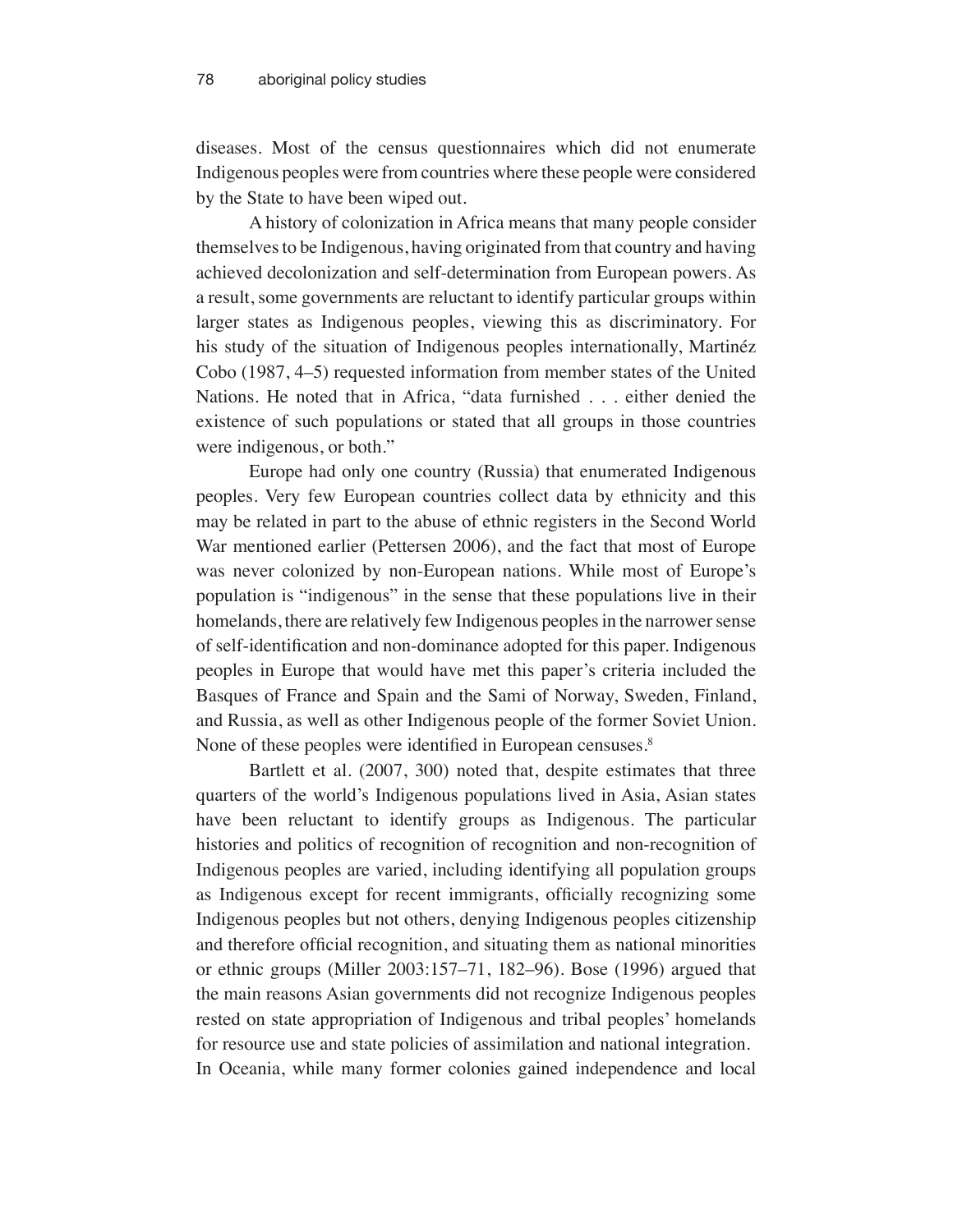control during the twentieth century, some groups have continued to assert Indigenous status where their islands are still under external administration, and several of the censuses for these countries enumerate Indigenous populations. For example, Nauru asked respondents to check off their grandmother's or mother's tribe, with the choices being Deiboe, Eaman, Eamwidamwit, Eamwidara, Eano, Eaoru, Emea, Eamwit, Iruwa, Ranibok, Iwi, or Irutsi. In other situations there are small Indigenous populations claiming Indigenous status because their interests are not recognized by politically dominant groups, such as the Chamarros of Guam and the Northern Marianas (New Internationalist 2005, 268, 423).

Less than one quarter of the questionnaires in this study enumerated Indigenous people and a number of these provided identification for only some of their Indigenous peoples. Focusing only on those countries that are recognized by the United Nations, only thirty-seven (19.1%) of the 194 countries in Appendix A enumerated Indigenous peoples—substantially fewer than the UNPFII estimate of ninety or more countries with Indigenous populations (UNPFII 2006a). The situation appears to be particularly problematic in Asia and Africa. The lack of enumeration of Indigenous peoples in censuses internationally creates major challenges in documenting their situation, in assessing changes over time, and in providing comparative statistical data. In short, it contributes to their invisibility. Clearly there are debates about the number of countries and regions in which Indigenous peoples are resident, but enumerating countries are small in number and proportion, despite more than four decades of attempts to draw Indigenous issues to the attention of the international community. Despite ratification by the United Nations General Assembly of the 2007 *United Nations Declaration on the Rights of Indigenous Peoples,* most state governments do not disaggregate census statistics in ways that identify Indigenous peoples.

#### *Terminology*

Enormous variations mark the ways different censuses classified Indigenous status (Table 3). Only slightly more than one quarter (29.31%) of censuses identified Indigenous peoples as distinct from other races, ethnicities, or nationalities. South American censuses stood out, with over two thirds using questions that defined Indigenous status as separate from other categories of identity. The terms and the structure of questions used varied by region. While Canada used the terminology "Aboriginal," most censuses in North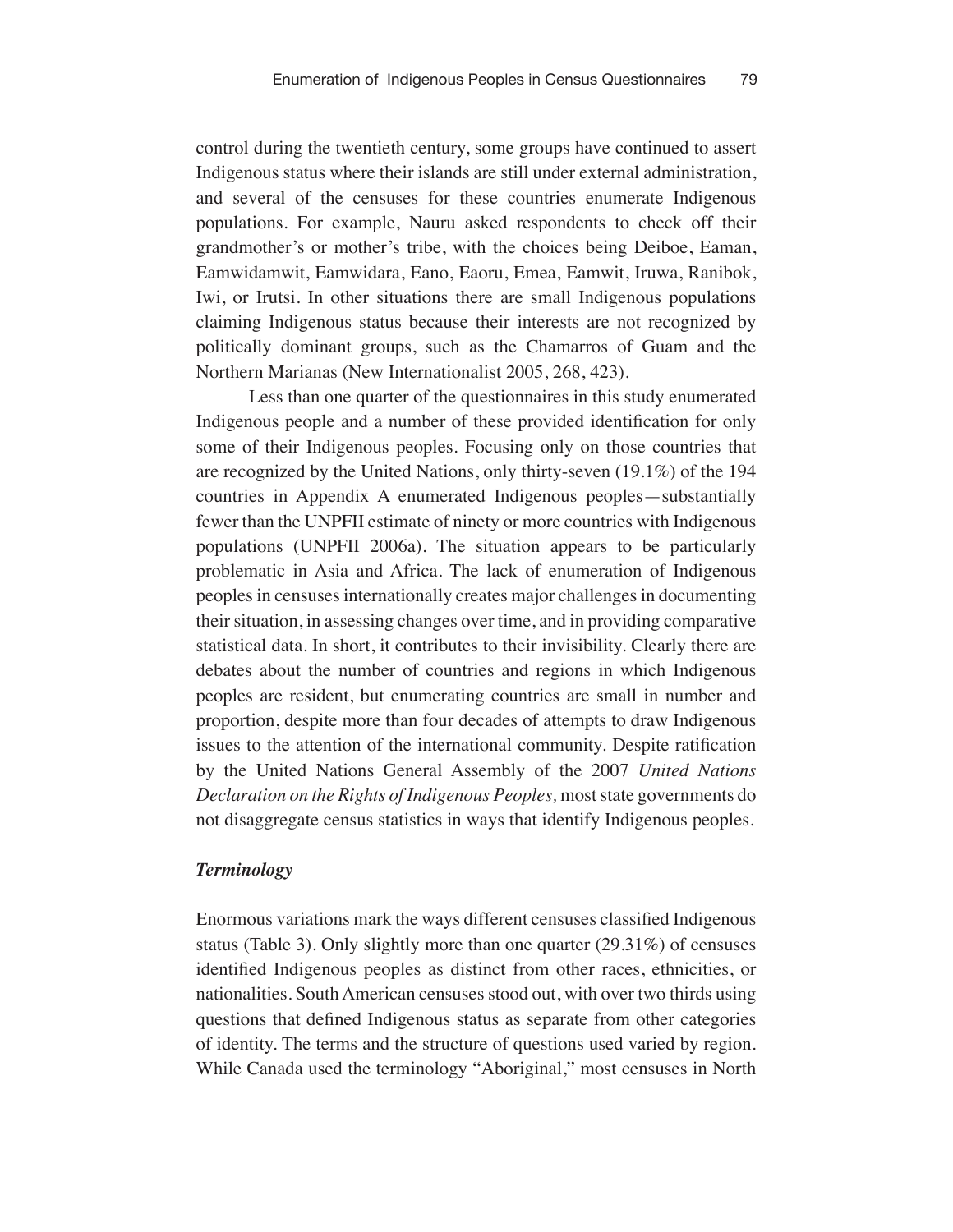and South America used the term "Indigenous," with many South American countries using the terms "original or indigenous." For example, Panama asked "To which indigenous group do you belong?" For Bolivia the question was, "Does the person consider that he/she belongs to any of the following original or indigenous peoples?" In Asia, the Indian census asked about "Scheduled Tribes," viewed as the Indigenous peoples of India (Bartlett et al. 2007, 300). Australia's questions asked about Aboriginal or Torres Strait Islander origins. Finally, Ecuador and El Salvador used a question that allowed "Indigenous" to be checked off without subsuming the term under a different category.

The majority of censuses enumerated Indigenous people under some other population category, such as an ethnic group, a race, a nationality, a culture, or some combination of these terms. The most common category used to define Indigenous peoples was ethnicity, or a combination of ethnicity with other terms. The following are examples from different groups of countries:

- Belize: To what ethnic group do you/does . . . belong? ("Maya Mopan" and "Maya Yactec" included in check-off list).
- Saint Vincent and the Grenadines: To what ethnic, racial or national group do you think . . . belongs? ("Indigenous Peoples" with "Amerindian/Carib" included in check-off list).
- Northern Mariana Islands: What is this person's ethnic origin or race? ("Chamarro" included as possible write-in).

Three countries used other terms other than ethnicity, race, or nationality, including culture and population:

• Colombia: In accordance with their culture, people, or physical characteristics (name) is or considers themselves as. . . . ("Indigenous" included in check-off list).

| Tuble 5: Ebenholt of margement quebiton, eneen oli of buggeonom |                   |               |                  |               |        |      |        |       |      |      |         |               |       |               |
|-----------------------------------------------------------------|-------------------|---------------|------------------|---------------|--------|------|--------|-------|------|------|---------|---------------|-------|---------------|
|                                                                 | North<br>American |               | South<br>America |               |        |      |        |       |      |      |         |               |       |               |
|                                                                 |                   |               |                  |               | Africa |      | Europe |       | Asıa |      | Oceania |               | Total |               |
|                                                                 | #                 | $\frac{0}{0}$ | #                | $\frac{0}{0}$ | #      | $\%$ | #      | $\%$  | #    | $\%$ |         | $\frac{0}{0}$ | #     | $\frac{0}{0}$ |
| "Indigenous" as a separate category                             | 4                 |               | <sub>6</sub>     | 66.7          |        | 0.0  |        | 0.0   |      | 33.3 |         | 14.3          |       | 27.9          |
| Indigenous groups as ethnicity, race or nationality             | 10                |               |                  | 22.2          |        | 85.7 |        | 100.0 |      | 66.7 |         | 85.7          |       | 62.8          |
| Other approaches                                                |                   |               |                  |               |        | ^ 4، |        | 0.0   |      | 0.0  |         | 0.0           |       | 93            |
| Countries enumerating Indigenous people                         | 16                |               | Ω                |               |        |      |        |       |      |      |         |               | 43    |               |

Table 3: Location of Indigenous question, check-off or suggestion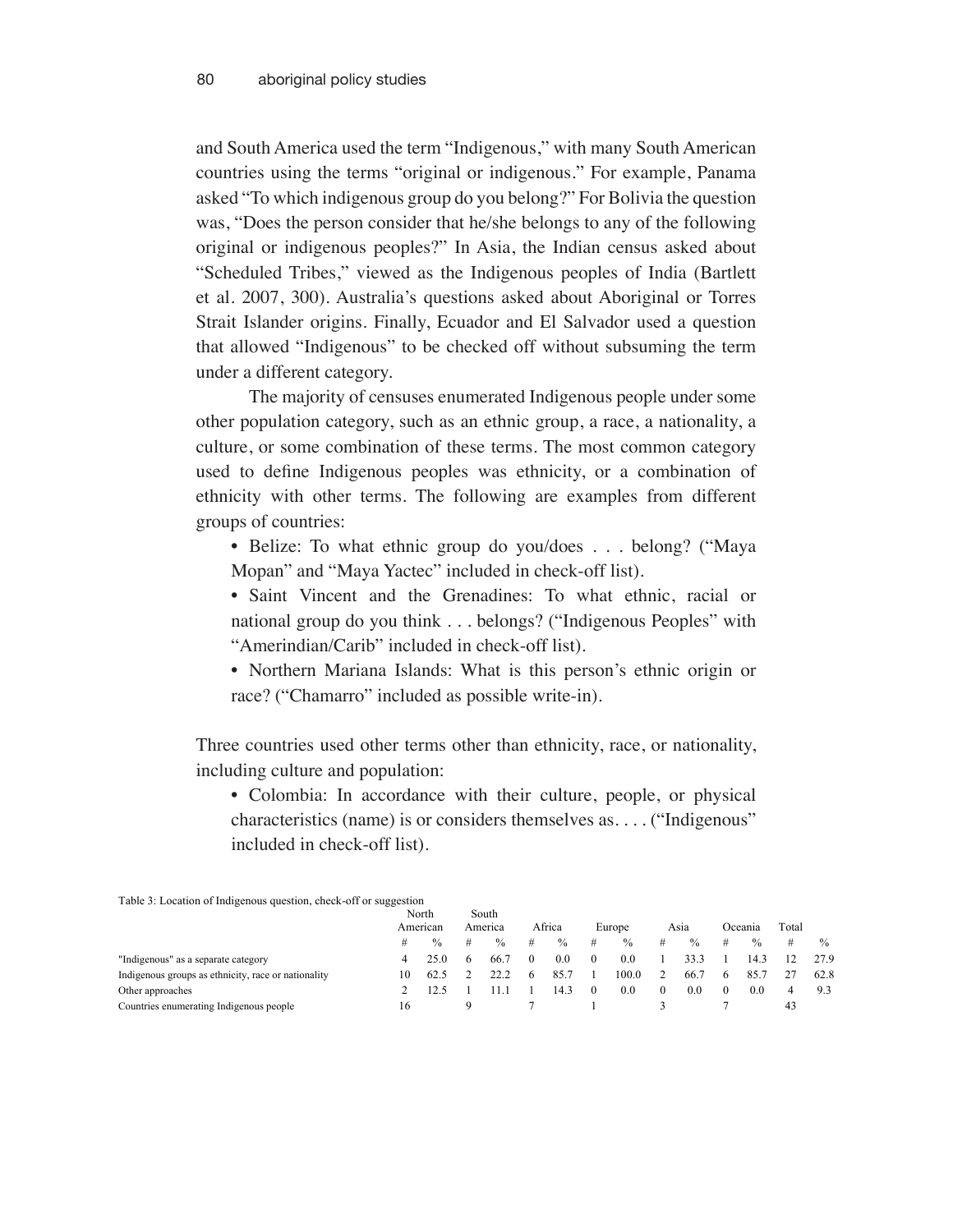• Honduras: Which population group does the person belong to? ("Tolupán, Pech (Poya), Misquito, Lenco, Tawahka (Sumo), Chorti" included in check-off list).

• Central African Republic: Type of population. ("Mbororo" and "Pygmy" included in check-off list).

Both the United States and Brazil, as a result of their particular histories, enumerated Indigenous peoples as a race (Nobles 2002).<sup>9</sup> In the United States the questions was "What is your race?" (check-off list included "American Indian or Alaska Native"). In Brazil, the question was "Your color or race is . . . ?" (check-off list included "White, Black or Dark Brown, Brown or Light Brown, Yellow, Indigenous").

In summary, most census questionnaires classified Indigenous peoples as an ethnic, racial, national, cultural, or population group, along with other such groups in the country or region. Most of the questionnaires that presented Indigenous status as a "stand alone" category were from North and South America, where Indigenous groups have a long history of attempting to bring Indigenous issues to the attention of the global community (Bose 1996). In international law, Indigenous peoples have different rights than minority groups. According to the 1992 UN *Declaration of the Rights of Persons Belonging to National or Ethnic, Religious and Linguistic Minorities,* minority groups have the right to enjoy their own cultures, languages, and religions and be free from discrimination (see also Venne 2004). According to the 2007 UN Declaration on the Rights of Indigenous Peoples, Indigenous peoples have these rights but they also have additional rights, including significant rights to lands, territories, and resources that they traditionally used. Categorizing Indigenous peoples with other minority populations denies their unique rights and histories and allows governments to deny their responsibilities to Indigenous peoples under international law. The implication is that, even in countries and areas where Indigenous peoples are enumerated, many of them are not identified as Indigenous, reinforcing their invisibility and reflecting the fact that categories used in most census questionnaires reflect state perspectives rather than Indigenous peoples own definitions.

### **Aggregation and Disaggregation**

Concerns about homogenizing Indigenous peoples suggest that it is important to examine strategies of aggregation and disaggregation in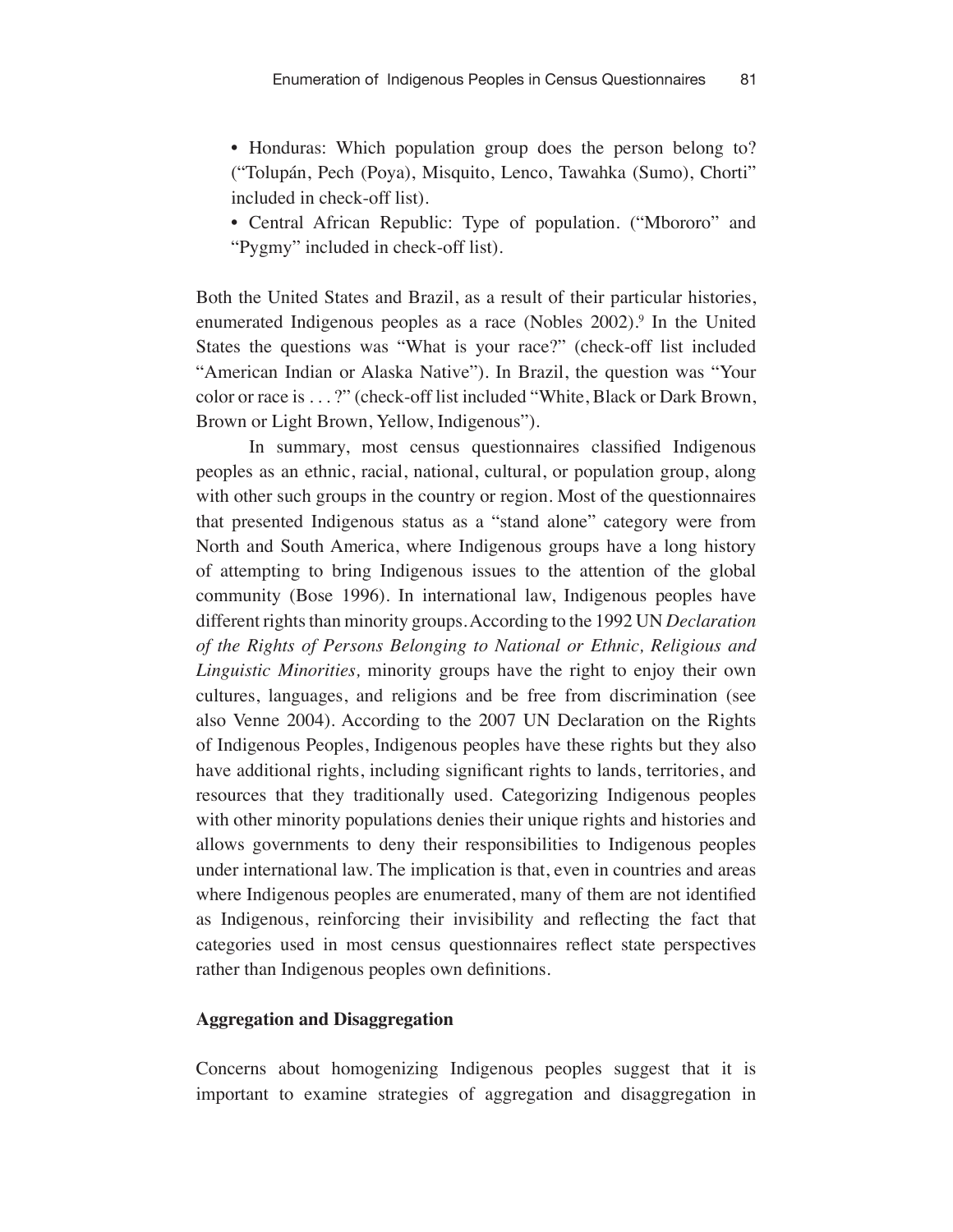census enumeration strategies. The majority of countries (68.3%) allowed for the identification of particular tribes or nations. India provided a list of Scheduled Tribes that respondents could record on the census questionnaire. Similarly, questionnaires in Oceania appeared to allow for the identification of particular Indigenous groups in census questionnaires. In North and South America, the lists provided appeared to include all of the Indigenous groups identified in the particular countries and regions (Wessendorf 2008). For example:

• Chile: Does the person belong to any of the following original or indigenous peoples? (Check-off list included "Alacalufe (Kawashkar), Atacameño, Aimara, Colla, Mapuche, Quechua, Rapa Nui, Yámana (Yagán)").

• Paraguay: Are there any persons in this household who consider themselves indigenous or belonging to an indigenous ethnic group? (Suggested write-ins included "Achéñe'e, Angaité, Ava-guaraníñe'e, Ayoreo, Enlhet norte, Enxet Sur, Guaraní occidentenal ñe'e, Maká, Manful, Maskoy, Mbyañe'e, Nivacié, Ñandevafie'e, Paiñe'e, Sanapaná, Toba, Toba-qom, Tomárãho, Ybytoso").

Less than one third of countries used aggregate categories to enumerate Indigenous peoples. In North America, this strategy represented the most commonly used approach (50.0%), compared to other regions where disaggregation was more common. Many of the census questionnaires in this category in North America were Caribbean islands, where respondents could check off combinations of "Indigenous peoples/Amerindian/Carib." This may reflect the small size and resulting little variation in Indigenous groups in these places. In Oceania, Australia's question differentiated between Aboriginal and Torres Strait Islanders, but it did not allow for the identification of particular Aboriginal groups, like the Anangu, Koori, Murri, Noongar, Nung, Palawah, Wangkai, M\Yamatji, Yapa, or Yolngu, who are some of Australia's Indigenous peoples. In South America, 44.4 percent of census questionnaires aggregated Indigenous populations, primarily by allowing individuals to check off the category "Indigenous." In Columbia, the questions was "In accordance with their culture, people, or physical characteristics (name) is or considers themselves as: . . . (Checkoff list included "Indigenous"). " In Ecuador, it was "What do you consider yourself? (Check-off list included "Indigenous")."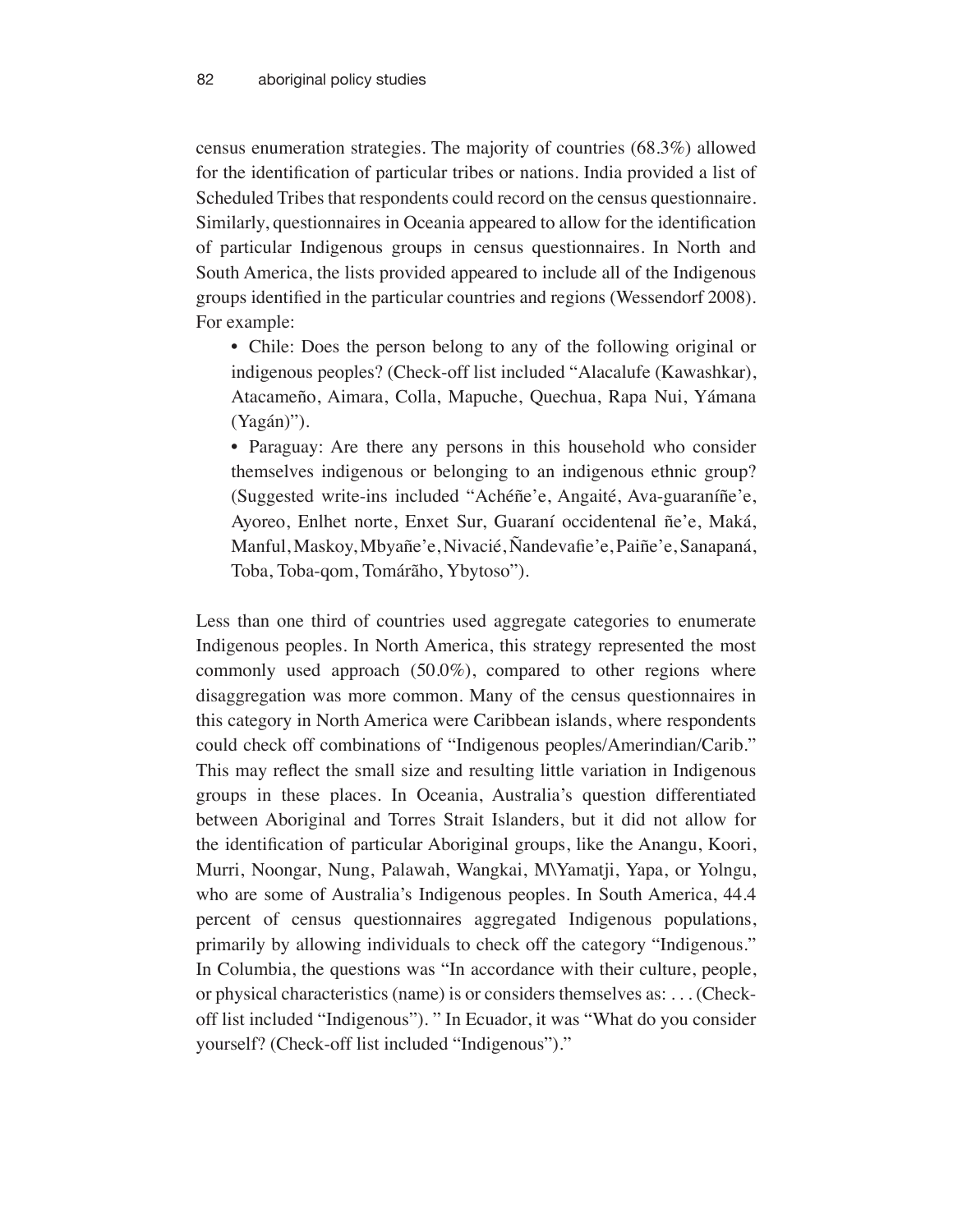Canada, the United States, and New Zealand took a slightly different approach to the issues of aggregation and disaggregation. Each country asked about both a more general aggregate category of Indigenous peoples, and provided opportunities for participants to indicate particular tribes or *iwi* to which individuals belonged. For example, the US question was "What is your race? " (the check-off list included "American Indian or Alaska Native"). If the respondent was American Indian or Alaska Native, they were asked to write in the name of their enrolled or principal tribe.

The cost of delivering, coding, and publishing detailed questions is substantial and the tendency in censuses is, therefore, to simplify (Andersen 2008). Aggregation of different Indigenous groups and cultures provides one way of reducing such costs. The employment of a general aggregate category for Indigenous populations in a country or region can also provide a place for self-identification of groups that are not recognized by the state. Miller (2003) documented the battle for official recognition of a number of First Nations and American Indian groups in Canada and the United States. If the enumerating question took the form of lists to check off, these groups would not be counted in the census. On the other hand, questionnaires that allowed individuals to identify with a more general category of "Aboriginal" or "Indigenous" would provide an opportunity to identify as part of this aggregate.

Nevertheless, aggregation has some less positive implications. For Indigenous tribes, nations, and cultures, aggregation denies them the details about their peoples that could allow them to argue for specific programs, services, and political representation (Kertzer and Arel 2002; Urla 1993). Aggregation also makes it impossible to support inter-group comparisons of, for example, socio-economic wellbeing or the health of particular Indigenous languages. Aggregation denies Indigenous people the opportunity to name themselves, and assigns them to undifferentiated categories that the mainstream recognizes as "other." It feeds into assumptions about their inevitable assimilation into national cultural, political, and economic systems, involving a loss of separate identity (Sahlins 1999), and helps to deny the fact that Indigenous peoples are reformulating western institutions and practices to support their particular Indigenous cultures and identities, which in turn allows them to survive as distinct people in contemporary societies (Newhouse 2000).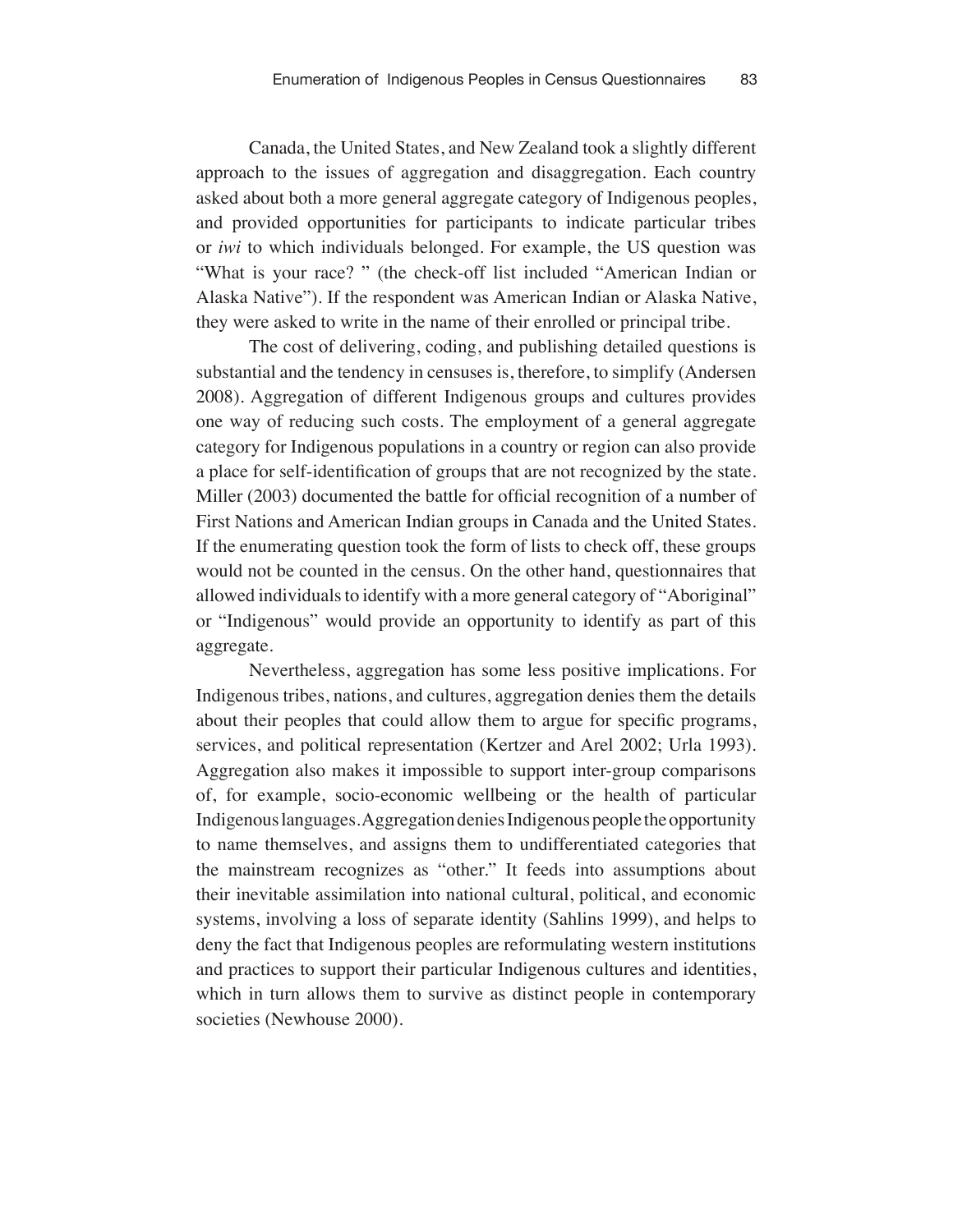# *Definition of Indigenous Identities*

Censuses questionnaires varied in defining the sources of Indigenous identities (Table 5). Most (46.5%) enumerated Indigenous peoples by asking if they considered themselves to be part of an Indigenous or ethnic group. In Guatemala, for example, the relevant question is "Which ethnic group (people) does the person belong to? " In Chile, it is "Does the person belong to any of the following original or indigenous peoples?"

A few censuses addressed Indigenous identity as something that the participant "is" or considers him/herself to be. This approach included censuses that did not pose a particular question but merely had a title, as in the following:

- El Salvador: Are you? (Included "Indigenous" in check-off list)
- Congo: Ethnicity or Nationality. (Included "Pygmy" as suggested write-in).
- Russian Federation: Your National Identity (Write-in).

Some census questionnaires (17.1%) approached Indigenous identities with a question that focused on ancestry or origins. For Mexico, the question was: "Ethnicity. Is (name) of Náhuatl, Zapotecan or Mixtecan origin, or from another indigenous group?" The Northern Mariana Islands phrasing "What is this person's ethnic origin or race?" had Chamarros as one of a list of suggested write-ins.

Three census questionnaires (Canada, the US, and New Zealand) collected information about both Indigenous self-identification and origins. The Canadian questionnaire included the following.

• Q 17. What were the ethnic or cultural origins of this person's ancestors? (This question includes several Indigenous groups as suggestions: Cree, Mi'kmaq [Micmac], Métis, Inuit [Eskimo].)

• Q 18. Is this person an Aboriginal person, that is, North American Indian, Métis or Inuit (Eskimo)?

These different ways of framing questions about Indigenous identities demonstrate assumptions about the nature and sources of these identities. Questions that ask what a participant "is" characterize identity as an essentialist property belonging to an individual (Morning 2008, 249). In contrast, questions about being affiliated with or belonging to a group define Indigenous identity as the result of a membership in, or affiliation with,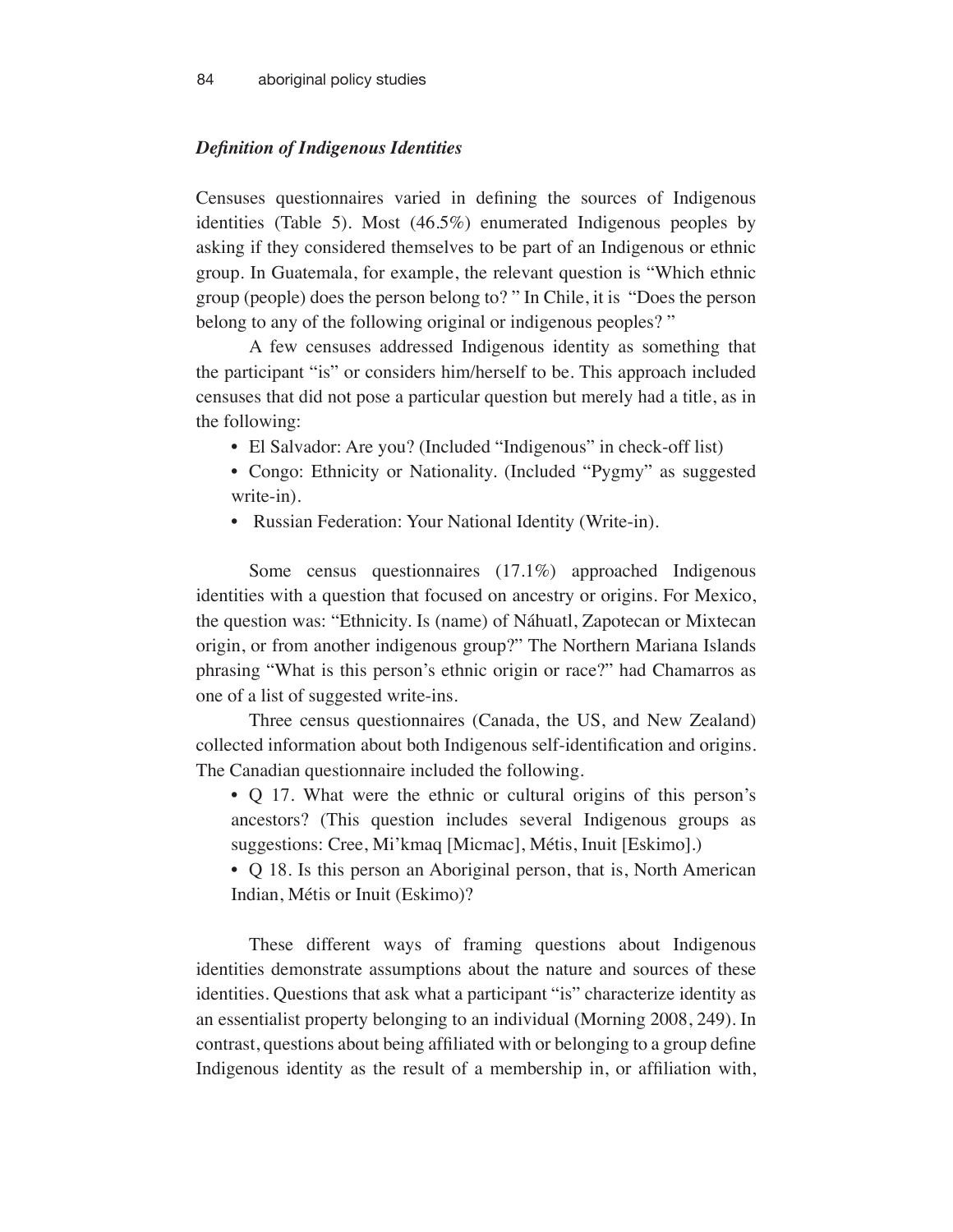a broader social group or collectivity. The latter are more congruent with perspectives that focus on Indigenous *peoples,* with collective relationships to lands and territories (Venne 2004, 128). A focus on Indigenous origins recognizes the historic continuity of Indigenous cultures, traditions, and relationships to land, but using only this criterion links Indigenous identities to a primordial past and denies contemporary negotiations of Indigenous identities "to express complex articulations of entitlement, power, and hope" (Anderson 2008, 1009).

#### **Conclusion**

The research conducted for this paper shows that, despite the large number of countries that endorsed the *Declaration,* relatively few enumerated their Indigenous residents. As a result, many Indigenous peoples remain invisible, and the implications of their histories of marginalization and exclusion are not often publicly documented in census statistics. Where questionnaires did enumerate Indigenous peoples, they often homogenized different cultures and Indigenous identities, failing to recognize the distinctive lifeways that different Indigenous peoples create in contemporary society. In many census questionnaires, Indigenous peoples were categorized as minorities, sweeping aside their unique rights and providing a basis for states to sidestep their responsibilities for safeguarding these rights. As a result, overwhelming challenges face the United Nations, various governmental and non-governmental organizations, and Indigenous people themselves in their attempts to document the circumstances of Indigenous populations and meet some of the information-related aims of the UNPFII.

The findings presented here suggest a number of issues for further research. First of all, it was not possible to fully establish whether some countries code write-in responses to enumerate Indigenous peoples even though they are not identified in census questionnaires. A number of these were identified by searching official websites, but there may be others. Second, more work is necessary to explore the decisions made by governments about whether or not to enumerate Indigenous peoples and, if they do, how they arrive at the various terminologies used for that purpose. This kind of research would require a much richer interpretation of the terms and definitions contained in census questionnaires than provided here and it would enable a more solid understanding of Indigenous enumeration internationally. Finally, there is a need to address in more depth the significant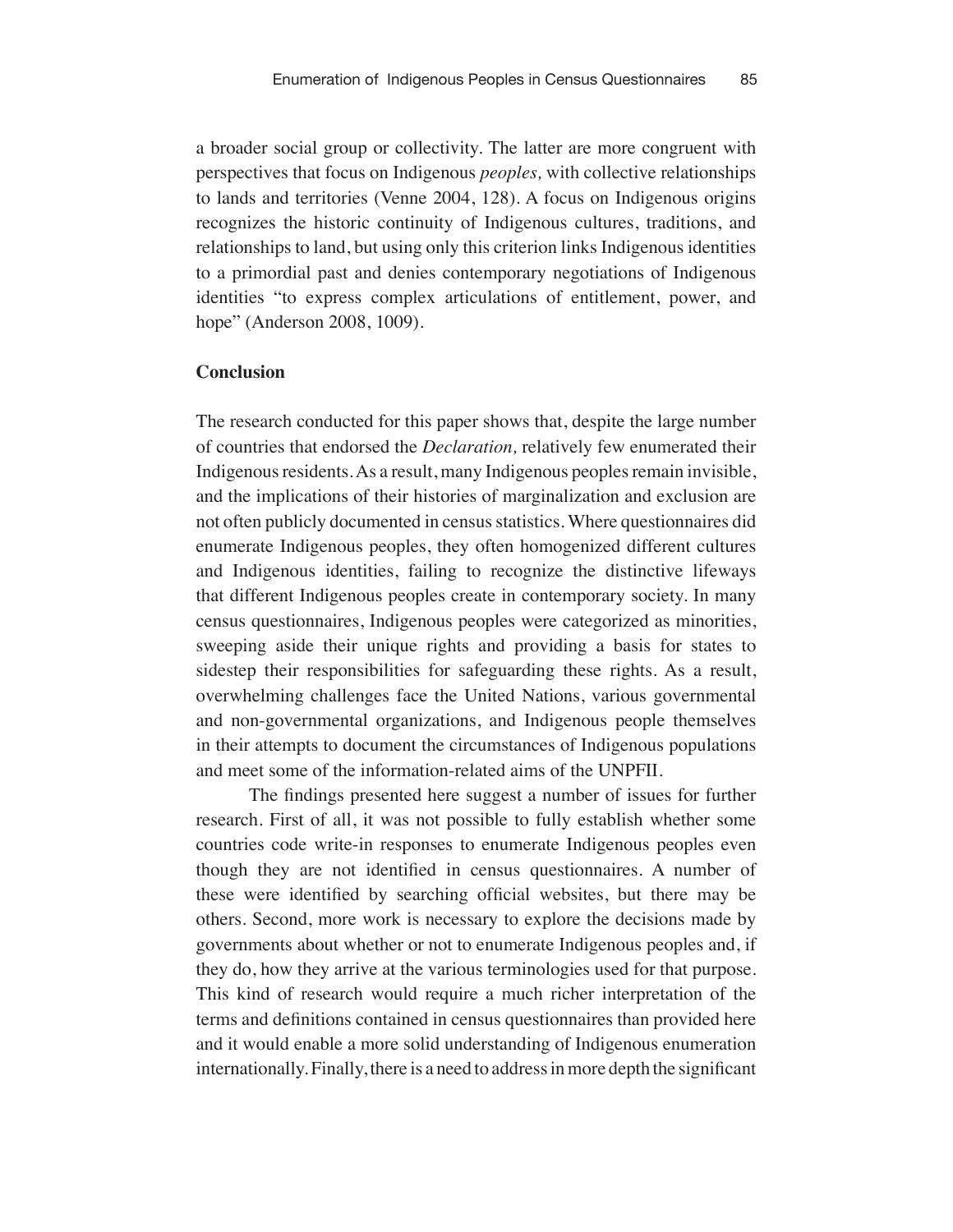question of whether census categories adequately reflect Indigenous peoples' perspectives about who they are and what their needs are in census enumerations. Taylor (2009,125) demonstrated the difficulty of measuring Australian Indigenous social, cultural, and economic systems using the tool and methods of mainstream demography, and emphasized the demand from Indigenous people for information based on "how people themselves view their social world." This relationship between census categories and terminology and the perceptions and aspirations of Indigenous groups is an important area for further research.

The invisibility of Indigenous peoples in the majority of census questionnaires internationally means that, at present, there is not even a remote possibility of providing complete and dependable data for monitoring, comparing, or even enumerating Indigenous peoples internationally. Clearly many more countries need to respond to the call from the UNPFII to disaggregate census categories in order to identify Indigenous peoples. In support of the 2007 *Declaration,* categories used in census questionnaires should reflect how Indigenous peoples define themselves.<sup>10</sup> The wide variety of terms and forms of questions in contemporary census questionnaires work against comparability between different countries. Indigenous peoples' heterogeneity and their varied relationships with the state may make it impossible to develop census questions that provide a reliable basis of comparison between countries. However, more similarities in question formats might improve capabilities to explore variation in Indigenous experiences in different countries. At the very least, it is worth exploring how Indigenous people respond to different forms of question in order to gauge the feasibility of a goal of comparable data.

There is a growing demand for information about the numbers and characteristics of Indigenous peoples around the world. This is necessary to support the implementation and assessment of developmental programs. It is also needed to support Indigenous peoples' attempts to assert their own identities and goals. Currently there are major gaps in coverage of such data and this paper has provided some insight into the scale and nature of these gaps, thereby providing a baseline for improvement.

#### **Endnotes**

1. I would like to thank Tina Leckie, the researcher who worked on collecting the information this paper is based upon. I also express my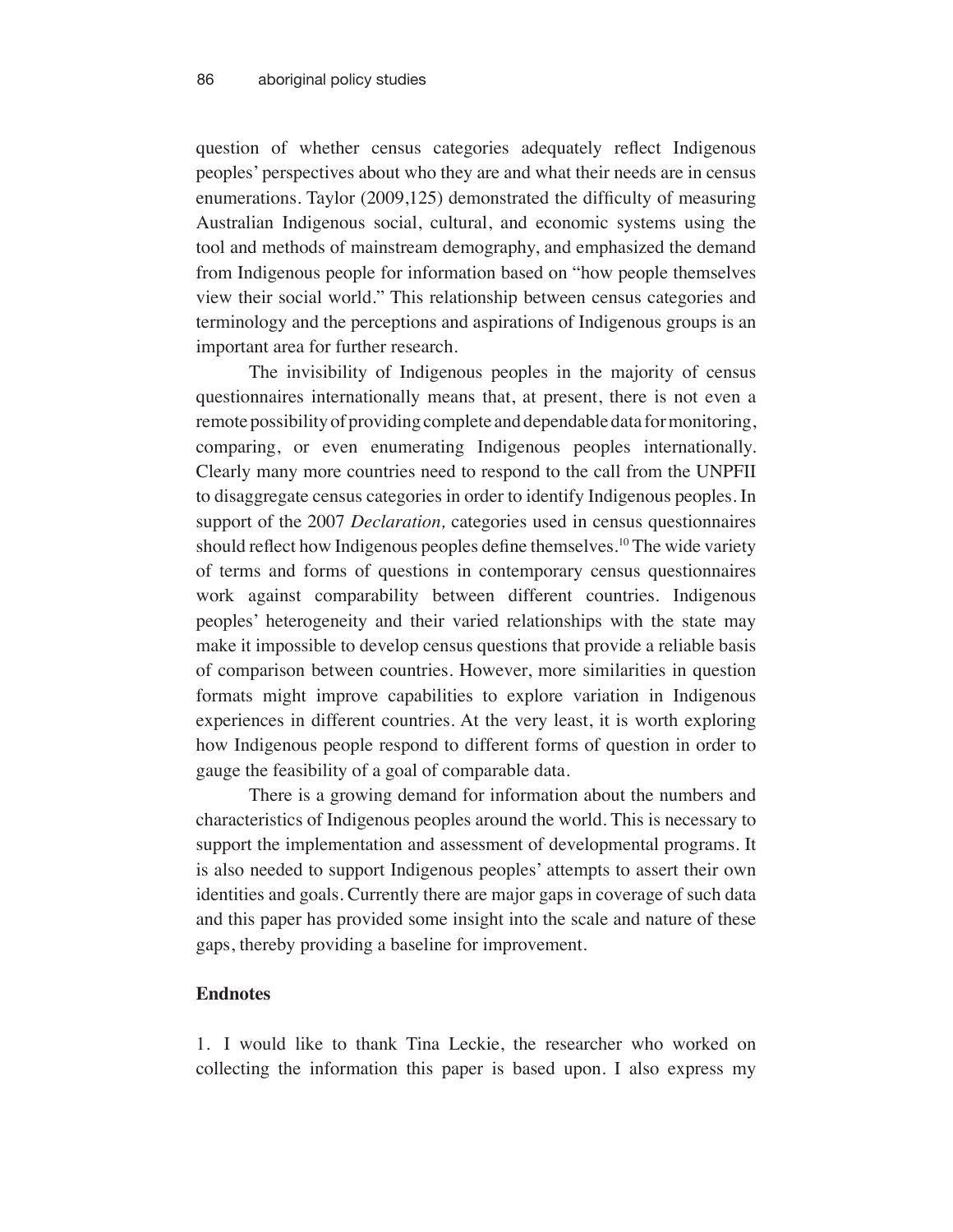appreciation to Mary Jane Norris, Indian and Northern Affairs, Canada (INAC), and Keith Smith, Office of the Federal Interlocutor for Métis and non-Status Indians, for their encouragement and feedback on the initial draft. This research was funded with a grant from Indian and Northern Affairs, Canada. Interpretations of the data and the opinions expressed herein are those of the author and do not necessarily reflect the positions of INAC.

2. I capitalize the terms "Indigenous," "Native," and "Aboriginal" in the same manner that words such as "European" and "American" are capitalized when referring to specific peoples (cf. Johnson et al. 2007).

3. UN Doc.E/CN.4/Sub.s/1997/14, para.129.

4. These questionnaires are found at the UNSD website World Population and Housing Census Division (http://unstats.un.org/unsd/demographic/ sources/census/censusquest.htm). It was important to examine all of these census questionnaires, even though some of them were conducted in areas not widely recognized as countries, because countries may change the content of questionnaires for overseas territories in response to political negotiations (Blum 2002,130).

5. The Brazilian census was only available in Portuguese, but we were able to identify the question asking about Indigenous status and translate it with the help of an internet translator.

6. The North American category included countries and regions in Central America.

7. The Russian Federation employs four criteria to identify Indigenous peoples: location, traditional economic system, size of Indigenous group, and self-identification. Donahoe et al. (2008) described how these criteria are negotiated, employed, and contested.

8. Norway has a Sámi census in order to establish elections for its Sámi Parliament, but this census does not collect socio-economic information.

9. The Puerto Rican census used the same question as the US census, but since American Indians and Alaska Natives are not Indigenous to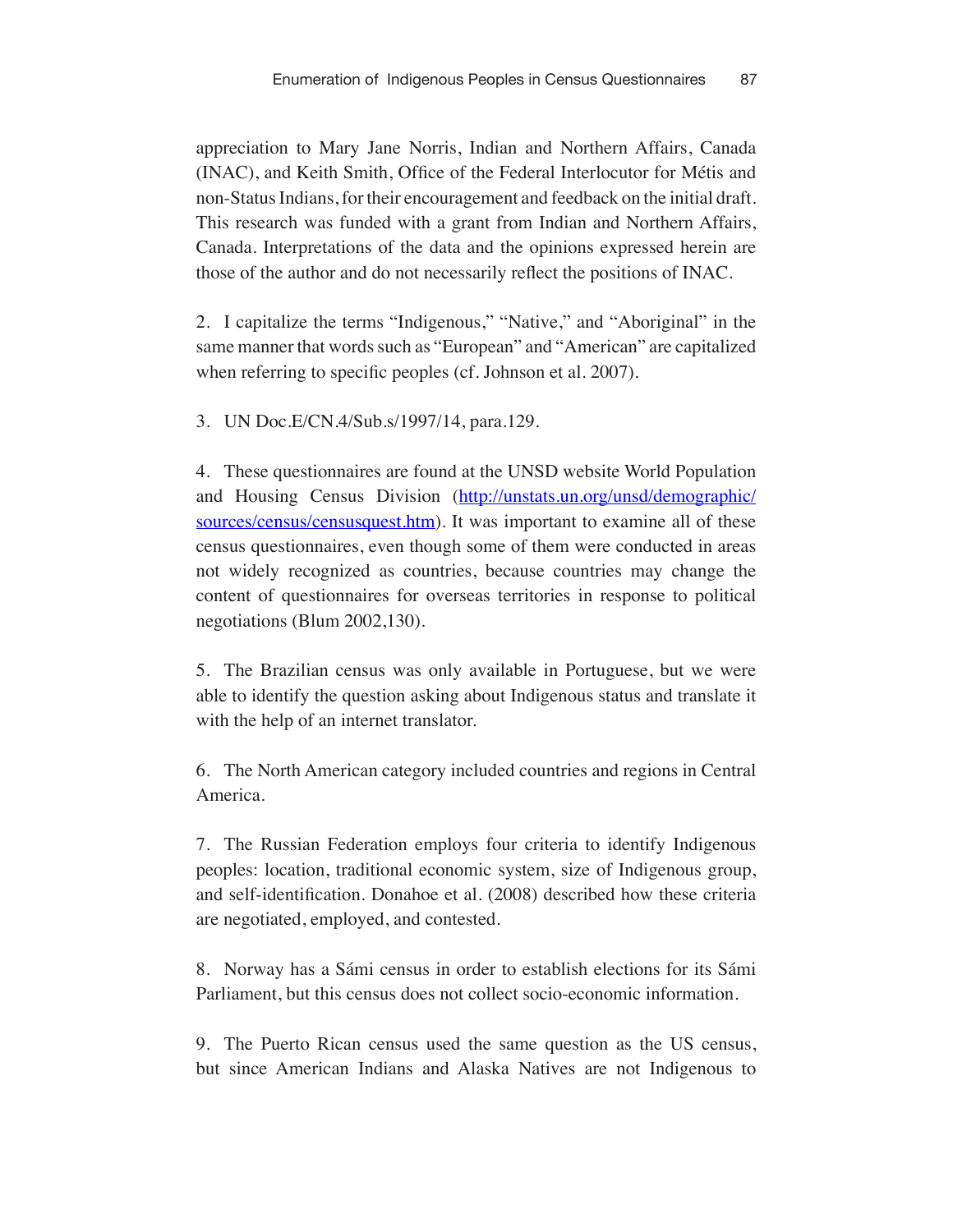that country, the Puerto Rican census questionnaire was not considered to enumerate Indigenous peoples in that area.

10. I recognize the challenges of such a recommendation in the context of the skills of Indigenous community members in "navigating the challenges and opportunities of national identity politics" (Schweitzer 2008, 1014), as well as many states' refusal to recognize Indigenous peoples within their borders.

# **References**

- Andersen, Chris. 2008. "From Nation to Population: The Racialisation of 'Métis' in the Canadian Census." *Nations and Nationalism* 14: 347– 68. http://dx.doi.org/10.1111/j.1469-8129.2008.00331.x
- Anderson, David G. 2008. "Comments." *Current Anthropology* 49: 109– 10.
- Appadurai, Arjun. 1996. "Number in the Colonial Imagination." In *Modernity at Large: Cultural Dimensions of Globalization.* Ed. Arjan Appadurai, 114-38. Minneapolis: University of Minnesota Press.
- Bartlett, Judith G., Lucia Madariaga-Vignudo, John D. O'Neil, and Harriet V. Kuhnlein. 2007. "Identifying Indigenous Peoples for Health Research in a Global Context: A Review of Perspectives and Challenges." *International Journal of Circumpolar Health* 66: 287– 307.
- Blum, Alain. 2002. "Resistance to identity categorization in France." In *Census and Identity: The Politics of Race, Ethnicity, and Language in National Censuses,* ed. David.I. Kertzer and Dominique Arel, 121–46. Cambridge, UK: Cambridge University Press.
- Bose, Tapan. 1996. "Definition and Delimitation of the Indigenous Peoples of Asia, International Work Group on Indigenous Affairs." http://www.iwgia.org/SW312.asp.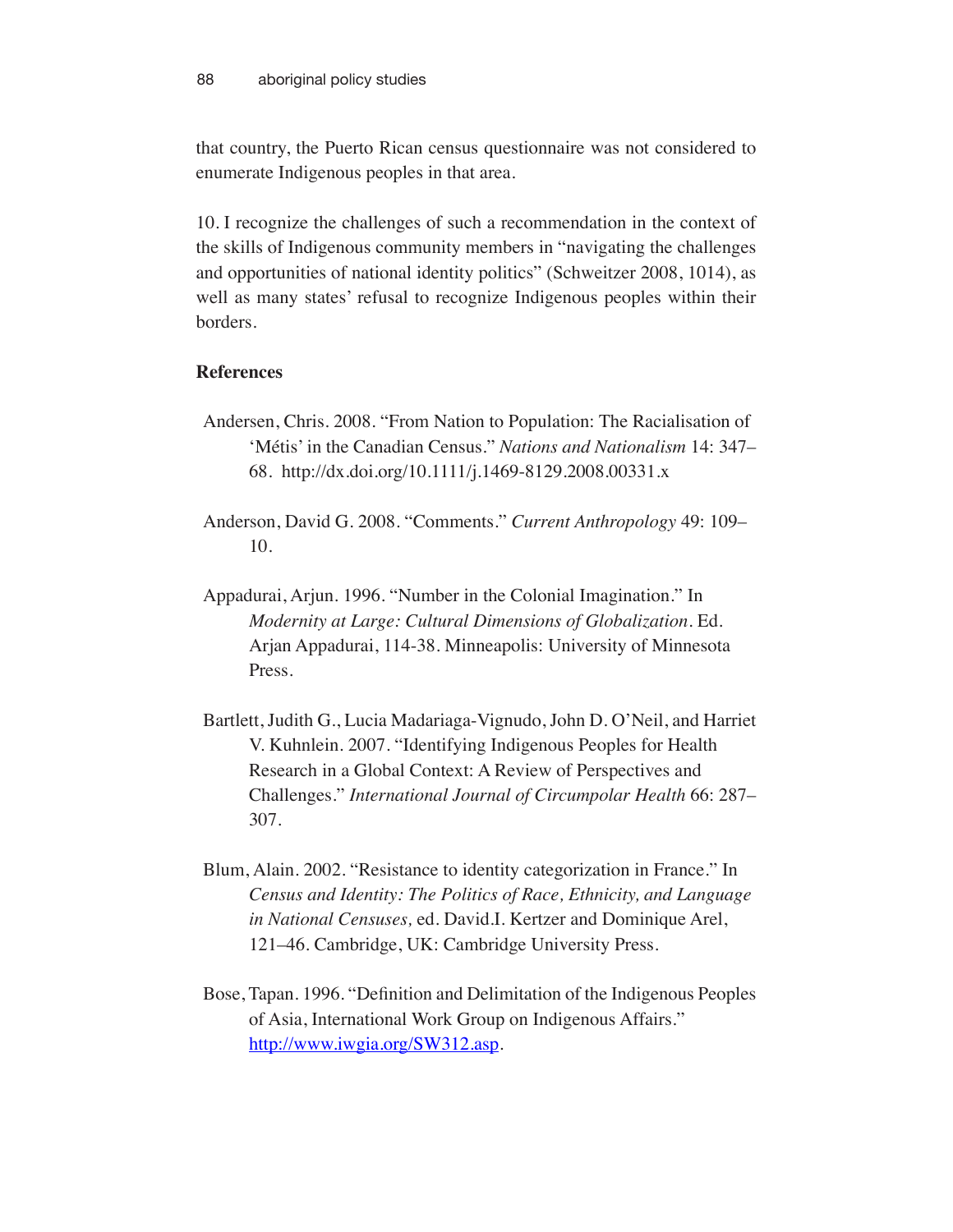- Bourne, Richard. 2003. *Invisible Lives. Undercounted, Underrepresented and Underneath: The Socio-economic Plight of Indigenous People in the Commonwealth.* London, UK: Commonwealth Policy Studies Unit.
- Broughton, John R. 1993. "Being Mäori." *New Zealand Medical Journal* 106: 506–8.
- Coates, Ken S. 2004. *A Global History of Indigenous Peoples: Struggle and Survival.* New York: Palgrave MacMillan. http://dx.doi.org/10.1057/9780230509078
- Donahoe, Brian, Joachim O. Habeck, Agnieszka Halemba, and István Sántha. 2008. "Size and Place in the Construction of Indigeneity in the Russian Federation." *Current Anthropology* 49: 993–1020. http://dx.doi.org/10.1086/593014
- Forbes, Jack D. 1990. "Undercounting Native Americans: The 1980 Census and the Manipulation of Racial Identity in the United States." *Wicazo Sa Review* 6: 2–26. http://dx.doi.org/10.2307/1409241
- Goldscheider, Calvin. 2002. "Ethnic Categorization in Censuses: Comparative Observations for Israel, Canada and the United States." In *Census and Identity: The Politics of Race, Ethnicity, and Language in National Censuses,* ed. David.I. Kertzer and Dominique. Arel, 71–91. Cambridge, UK: Cambridge University Press.
- Indigenous Peoples of Africa Co-ordinating Committee (IPACC). 2007. "Who are the Indigenous Peoples of Africa?" http://www.ipacc.org.za/eng/who.asp.
- International Labour Organization. 1991. Convention No 169: Convention concerning Indigenous and Tribal Peoples in Independent Countries*.* http://www.ciesin.org/docs/010–282/010–282.html.
- Johnson, Jay T., Garth Cant, Richie Howitt, and Evelyn J. Peters. 2007. "Creating Anti-Colonial Geographies: Embracing Indigenous Peoples' Knowledges and Rights." *Geographical Research* 45: 117– 20. http://dx.doi.org/10.1111/j.1745-5871.2007.00441.x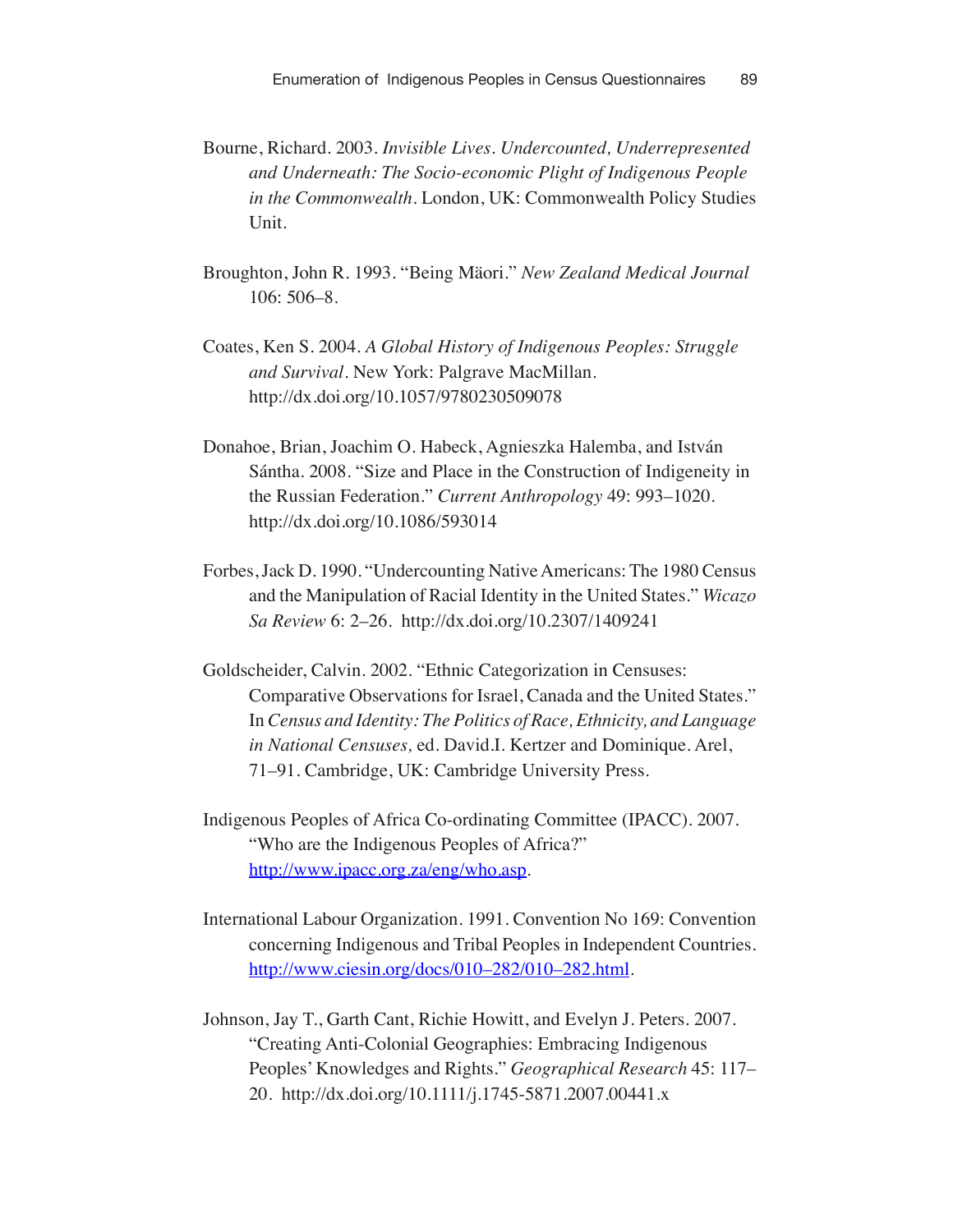Kertzer, David. I. and Dominque Arel. 2002. "Censuses, Identity Formation, and the Struggle for Political Power." In *Census and Identity: The Politics of Race, Ethnicity, and Language in National Censuses,* ed. David I. Kertzer and Dominque Arel, 1–42. Cambridge, UK: Cambridge University Press.

- Martinéz Cobo, José R. 1987. *Study of the Problem of Discrimination Against Indigenous Populations. Vol. 5: Conclusions, Proposals and Recommendations.* New York: United Nations.
- Miller, Bruce G. 2003. *Invisible Indigenes. The Politics of Nonrecognition.* Lincoln: University of Nebraska Press.
- Minority Rights Group International, *World Directory of Minorities and Indigenous Peoples—Vanuatu : Overview,* 2007. http://www.unhcr.org/refworld/docid/4954ce2323.html.
- Morning, Anne J. 2008. "Ethnic Classification in Global Perspective: a Cross-National Survey of the 2000 Census Round." *Population Research and Policy Review* 27: 239–72. http://dx.doi.org/10.1007/s11113-007-9062-5
- Morphy, Frances. 2007. "Uncontained Subjects: 'Population' and 'Household' in Remote Aboriginal Australia." *Journal of Population Research* 24: 163–85. http://dx.doi.org/10.1007/BF03031929
- Niezen, Ronald. 2003. *The Origins of Indigenism. Human Rights and The Politics of Identity.* Berkeley and Los Angeles: University of California Press.
- New Internationalist. 2005. *The World Guide.* Oxford, UK: New Internationalist Publications Ltd.
- Newhouse, David. R. 2000. "From the Tribal to the Modern: The Development of Modern Aboriginal Societies." In *Expressions in Canadian Native Studies,* ed. Ron F. Laliberté, Priscilla Settee, James B. Waldram, Rob Innes, and Brenda Macdougall, 395–409. Saskatoon: University of Saskatchewan Extension Press.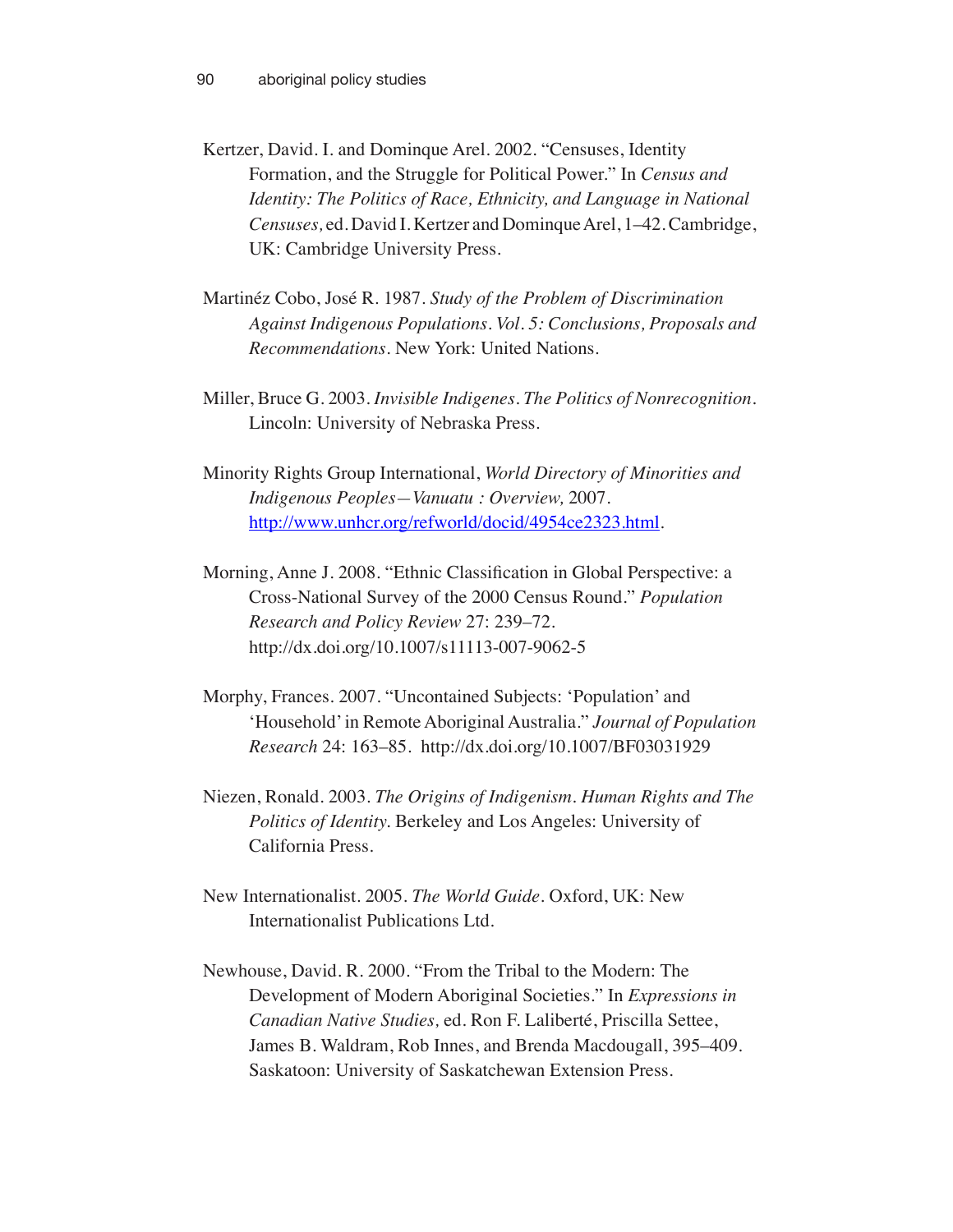Nobles, Melissa. 2002. "Racial Categorization and the Censuses." In *Census and Identity: The Politics of Race, Ethnicity, and Language in National Censuses,* ed. David I. Kertzer and Dominque Arel, 43– 70. Cambridge, UK: Cambridge University Press.

Peters, Evelyn J., Roger Maaka, and Ron F. Lalilberte. Forthcoming. "I'm sweating with Cree culture not Saulteaux culture and there goes the beginning of Pan Indianism." In *Aboriginal Population in Transition—Social and Demographic Dimensions,* ed. Frank Trovato and Anatole Romaniuc. Toronto: University of Toronto Press.

- Pettersen, Torun. 2006. "Contemporary Sami Demography—A 'Black Hole' in Research and Policy Making." Paper presented at the International Research Conference on Regional Northern Identity: From Past to Future. Petrozavosk State University, Russian Federation, September 12–14. http//www.sami-statistics.info/aefiles/Petroza\_PDF.pdf.
- Peterson, William. 1987. "Politics and the Measurement of Ethnicity." In *The Politics of Numbers,* ed. William Alonso and Paul Starr, 187– 234. New York, NY: Russell Sage Foundation.
- Petrov, Andrey N. 2008. "Indigenous Minorities and Post-Socialist Transition: A Review of Recent Aboriginal Population Trends in the Russian North." Paper presented at the conference on *Aboriginal Population in Transition—Demographic, Sociological and Epidemiological Dimension,* University of Alberta, October 17– 18.
- Rallu, Jean-Louis, Victor Piché and Patrick Simon. 2006. "Demography and Ethnicity: An Ambiguous Relationship." In *Demography: Analysis and Synthesis,* ed. Graziella Caselli, Jacques Vallin and Gillaume Wunsch, 531–48. Burlington, MA: Academic Press.
- Sahlins, Marshall. 1999. "What Is Anthropological Enlightenment? Some Lessons of the Twentieth Century." *Annual Review of Anthropology* 23: i-xxii. http://dx.doi.org/10.1146/annurev.anthro.28.1.0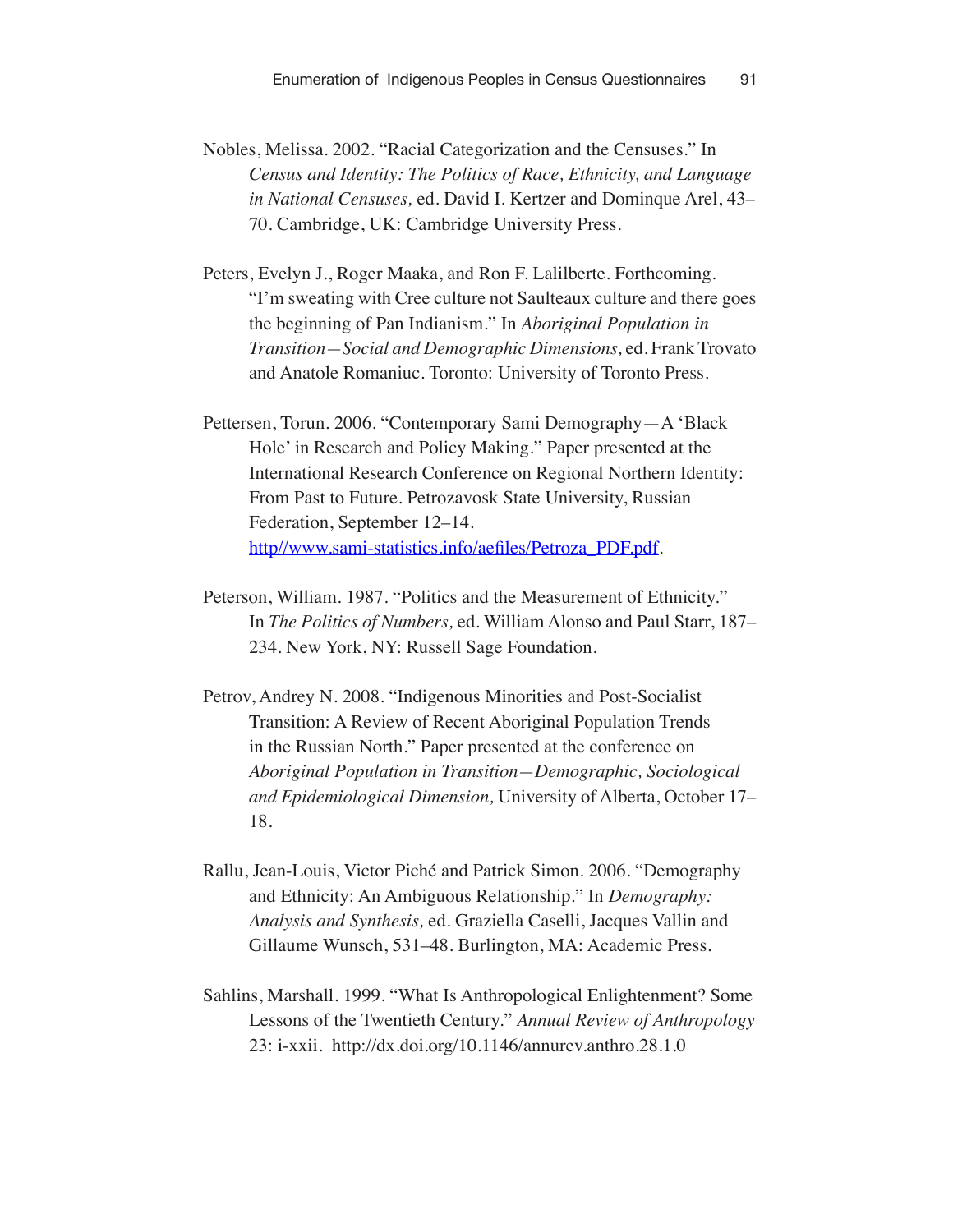- Scott, James C. 1998. *Seeing Like a State: How Certain Schemes to Improve the Human Condition Have Failed.* New Haven, NJ: Yale University Press.
- Schweitzer, Peter P. 2008. "Commentary." *Current Anthropology* 49: 1013–14.
- Stidsen, Stille, ed. 2006. *The Indigenous World 2006.* Copenhagen: Eks-Skolens Trykkeri.
- ———, ed. 2007. *The Indigenous World 2007.* Copenhagen: Eks-Skolens Trykkeri.
- Taylor, John. 2009. "Indigenous Demography and Public Policy in Australia: Population or Peoples?" *Journal of Population Research* 26: 115–30. http://dx.doi.org/10.1007/s12546-009-9010-9
- United Nations General Assembly. 1992. Declaration on the Rights of Persons Belonging to National or Ethnic, Religious and Linguistic Minorities. (A/RES/47/135) 18 December. http://www.un.org/documents/ga/res/47/a47r135.htm.
- ———. 2005. Draft Programme of Action for the Second International Decade of the World's Indigenous People. Report of the Secretary-General, 60/270. 18 August. http://daccessdds.un.org/doc/UNDOC/GEN/N05/464/96/PDF/ N0546496.pdf?OpenElement.
- ———. 2007. United Nations Declaration on the Rights of Indigenous Peoples*.* (A/RES/61/295) 13 September. http://www.un.org/esa/socdev/unpfii/en/declaration.html.

United Nations Human Settlements Programme (UN-HABITAT); Office of the High Commissioner for Human Rights (OHCHR); Secretariat of the United Nations Permanent Forum on Indigenous Issues (UNPFII); Latin America and the Caribbean Demographic Centre (CELADE-ECLAC); International Organization for Migration (IOM). 2007. *Report of the International Expert Group Meeting*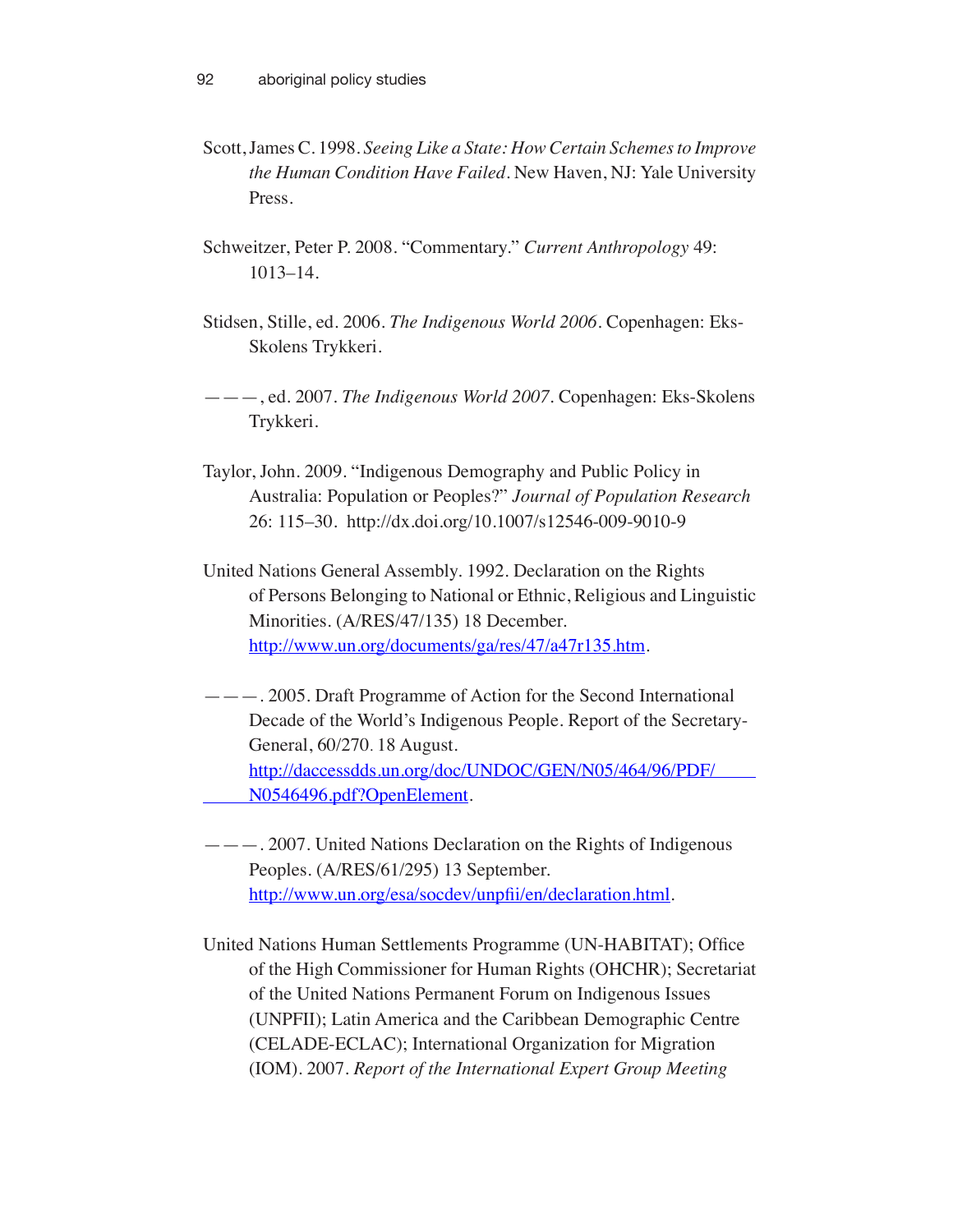*on Urban Indigenous Peoples and Migration,* Santiago de Chile, 27–29 March. http://hq.unhabitat.org/downloads/docs/4845\_14111 Report%200f%20EGM%200n%20Urban%20Indigenous%20 Peoples%20and%20Migration.pdf.

United Nations Permanent Forum on Indigenous Issues (UNPFII). 2006a. About UNPFII and a brief history of indigenous peoples and the international system. Retrieved July 10, 2008 (http://www.un.org/esa/socdev/unpfii/en/history.html).

———. 2006b. Data collection and Disaggregated Data. http://www.un.org/esa/socdev/unpfii/en/data.html.

- United Nations Working Group on Indigenous Populations. 1996. E/ CN.4/Sub.2/AC.4/1996/2 UNWGIP 14th Session Document 96–12980—Working Paper by the Chairperson-Rapporteur, Mrs. Erica-Irene A. Daes, on the Concept of "Indigenous People"—10 June. http://worldebooklibrary.com/CWIS.htm.
- Urla, Jacqueline. 1993. "Cultural Politics in an Age of Statistics: Numbers, Nations, and the Making of Basque Identity." *American Ethnologist* 20: 818–43. http://dx.doi.org/10.1525/ae.1993.20.4.02a00080
- Venne, Sharon. 2004. "She Must Be Civilized: She Paints Her Toe Nails." In *A Will to Survive. Indigenous Essays on the Politics of Culture, Language, and Identity,* ed. Stephen Greymorning, 126-40. Burr Ridge, MA: McGraw Hill.
- Vinding, Diane and Stille Stidsen, ed. 2005. *The Indigenous World 2005.* Copenhagen: International Work Group for Indigenous Affairs.
- Wessendorf, Kathrrin, ed. 2008. *The Indigenous World 2008.* Copenhagen: International Work Group for Indigenous Affairs.
- Wessendorf, Kathrinn, ed. 2009. *The Indigenous World 2009.* Copenhagen: International Work Group for Indigenous Affairs.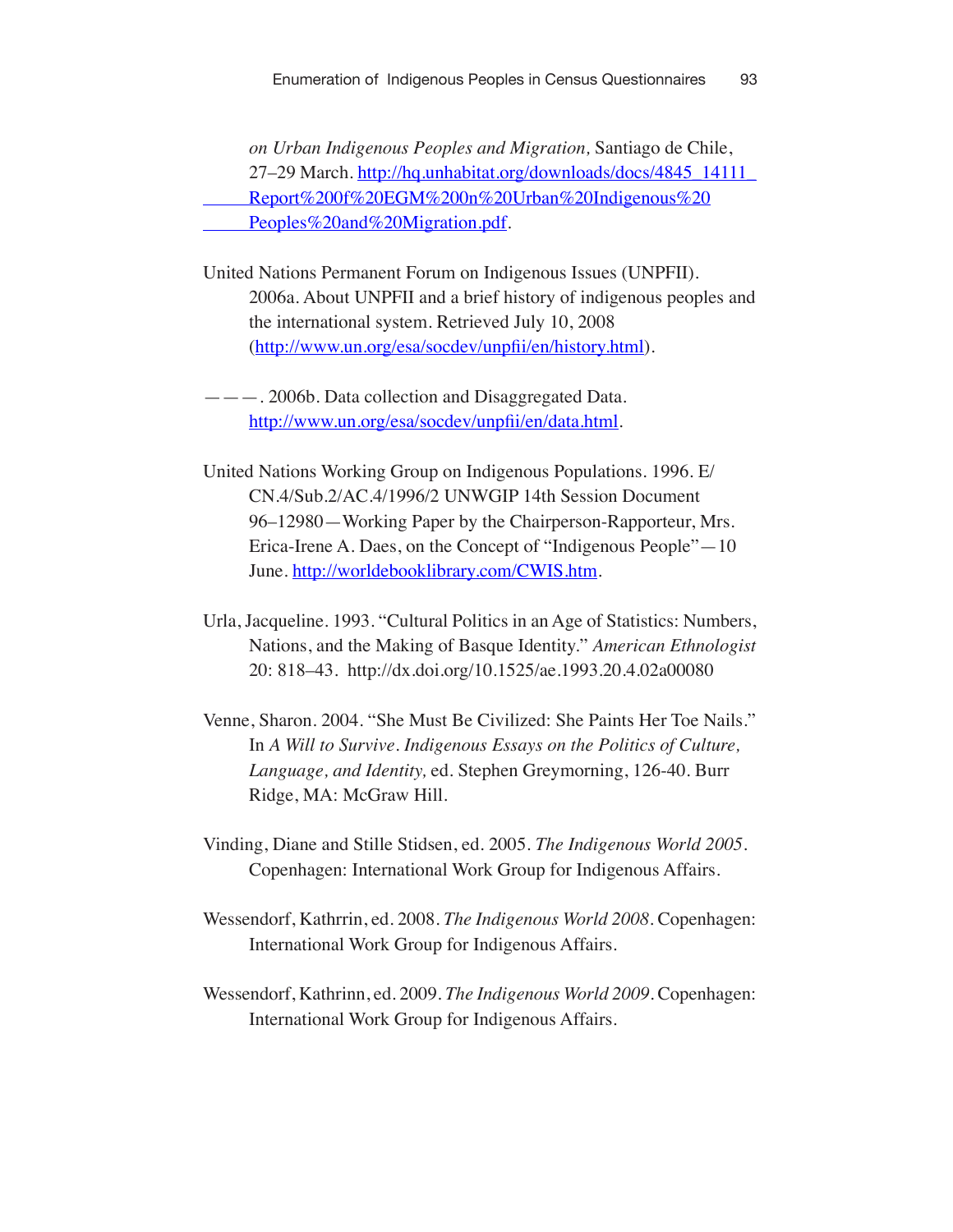World Bank. 2004. World Bank Contribution to the Expert Workshop on Data Collection and Disaggregation for Indigenous Peoples. Workshop on Data Collection and Disaggregation for Indigenous Peoples. UN Department of Economic and Social Affairs. New York, 19–21 January.

http://www.un.org/esa/socdec/unpfii/en/workshopDCD.htm.

#### **Appendix A. Questionnaires Missing from the UNSD Data Base**

#### *North America*

British Virgin Islands Greenland Montserrat Saint-Barthélemy Saint Kitts and Nevis Saint Martin Saint Pierre and Miquelon

#### *South America*

Falkland Islands (Malvinas)

#### *Africa*

Angola Burundi Cameroon Cape Verde Chad Comoros Djibouti Equatorial Guinea Eritrea Guinea Bissau Liberia Libya Madagascar Mali Mayotte Mozambique Săo Tomé and Príncipe Somalia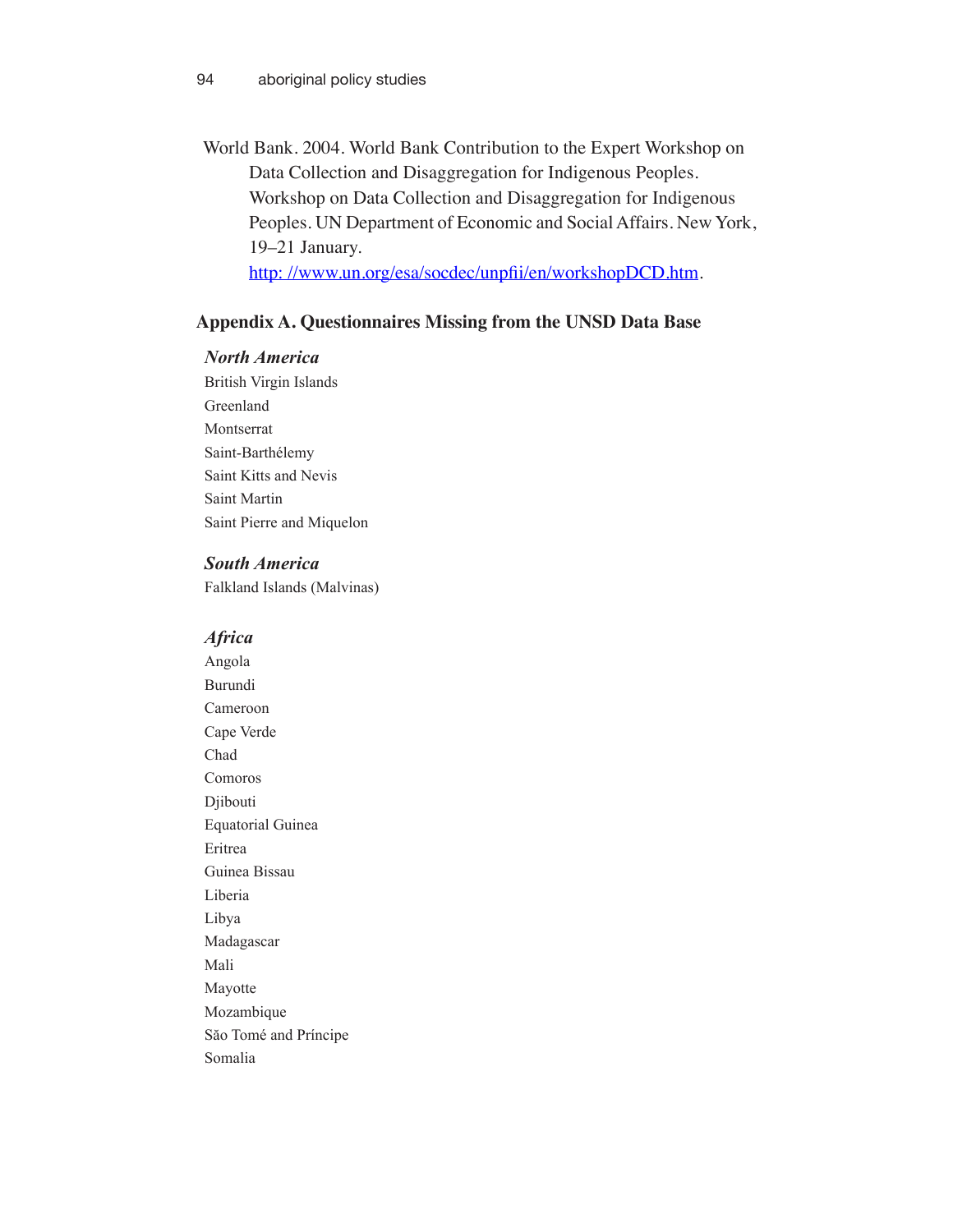Togo Western Sahara

#### *Europe*

Åland Islands Andorra Bosnia and Herzegovina Denmark Faeroe Islands Finland Germany Holy See Iceland Netherlands San Marino Svalbard and Jan Mayan Islands

## *Asia*

Bhutan Brunei Darussalam North Korea Lebanon Myanmar Saudi Arabia United Arab Emirates Uzbekistan

## *Oceania*

Pitcairn

# **Appendix B: Description of Census Question and Identification of Indigenous References**

#### *North America*

**Anguilla:** Q40. To what ethnic/racial group does . . . belong? Possible check-off of Amerindian/Carib. Viewed as an Indigenous group (New Internationalist 2005, 95).

**Antigua and Barbuda:** Q44. To what ethnic, racial or national group do you think . . . belongs? Possible check-off of Amerindian/Carib. Caribs represent the original inhabitants (New Internationalist 2005, 96).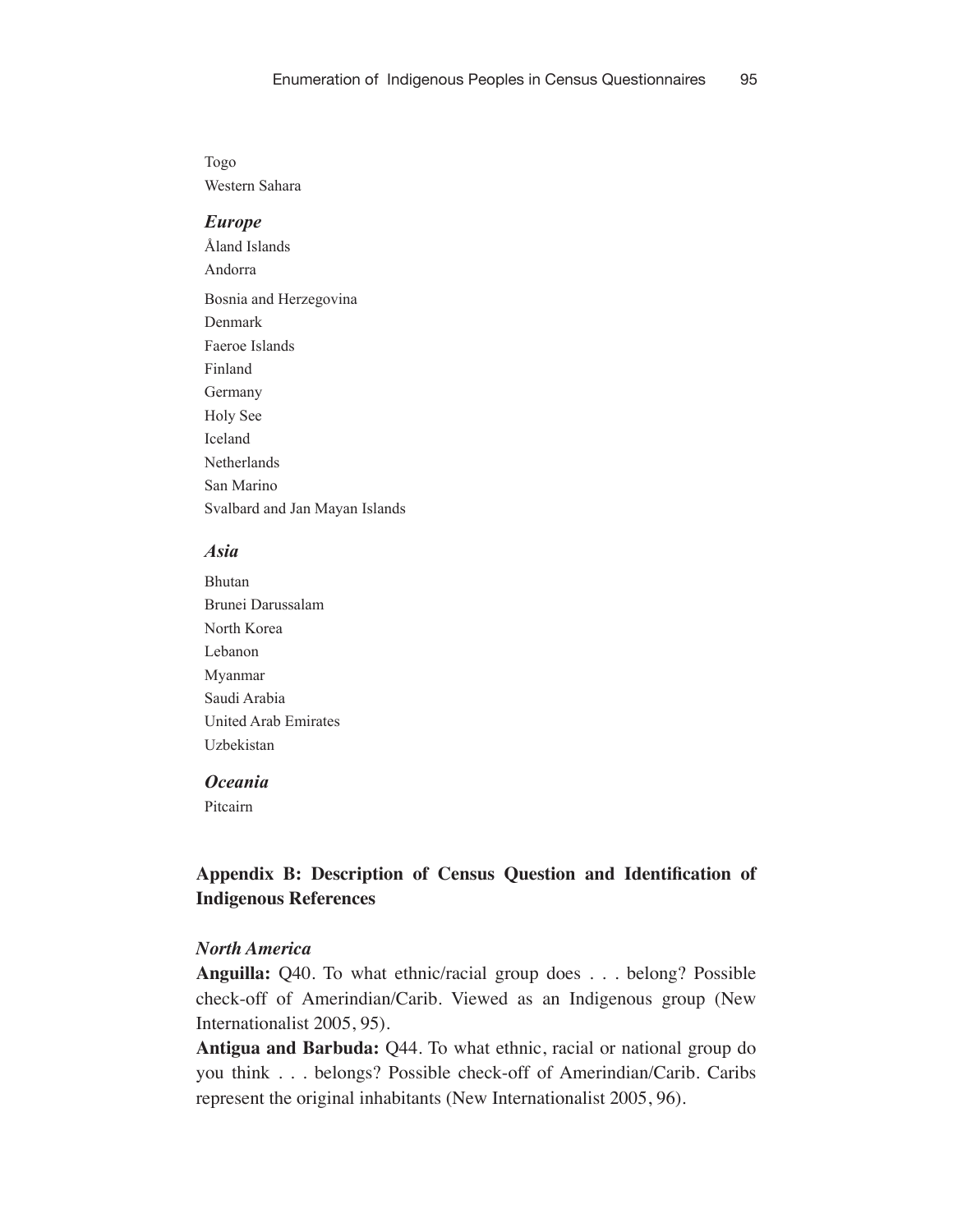**Belize**: Q4.5. To what ethnic group do you/does . . . belong? Includes Maya Mopan and Maya Yactec as possible check-offs. Viewed as Indigenous (New Internationalist 2005, 128).

**Canada:** Q 17. What were the ethnic or cultural origins of this person's ancestors? Includes several Indigenous groups as suggestions (Cree, Mi'kmaq [Micmac], Métis, Inuit [Eskimo].)

Q 18. Is this person an Aboriginal person, that is, North American Indian, Métis or Inuit (Eskimo)? Includes check-offs for Indigenous groups. The government of Canada recognizes these groups as Aboriginal peoples in its constitution.

Q 20. Is this person a member of an Indian Band/First Nation? If yes, asked to write in name of band or First Nation.

Q 21. Is this person a Treaty Indian or a Registered Indian as defined by the Indian Act of Canada? "Yes" or "No" response requested.

**Costa Rica**: Q6. Does \_\_\_\_ belong to any of the following cultures? Includes Indigenous as a possible check-off.

**Dominica**: Q44. To what ethnic, racial or national group do you think ... belongs? Possible check-off of Amerindian/Carib. Viewed as Indigenous (New Internationalist 2005, 218).

**El Salvador**: Q6. a. Are you…? Includes check-offs of "Mixed white and indigenous" and "Indigenous."

**Grenada**: To what ethnic, racial or national group do you think . . . belongs? Includes "Indigenous People (Amerindian/Carib)" as possible check-off.

**Guatemala:** Q9. Which ethnic group (people) does the person belong to? Lists all of Guatemala's twenty-three identified Indigenous groups (Wessendorf 2008, 90).

**Honduras:** Q5. Which population group does the person belong to? Includes Tolupán, Pech (Poya), Misquito, Lenco, Tawahka (Sumo), Chorti, in possible check-off list. Identified as Indigenous peoples (New Internationalist 2005, 283).

**Mexico**: Q20. Ethnicity. Is (name) of Náhuatl, Zapotecan, or Mixtecan origin, or from another indigenous group?

**Nicaragua**: Q6. Do you consider yourself belonging to an indigenous peoples or an ethnicity?

Q7. To which of the following indigenous peoples or ethnicities do you belong? Includes Chorotega-Nahua-Mange, Cacaopera-Matagalpa, Nahoa-Nicarao, Miskitu, Mayangna-Sumu, Rama as possible check-offs. Identified as Indigenous peoples (Wessendorf 2008, 100).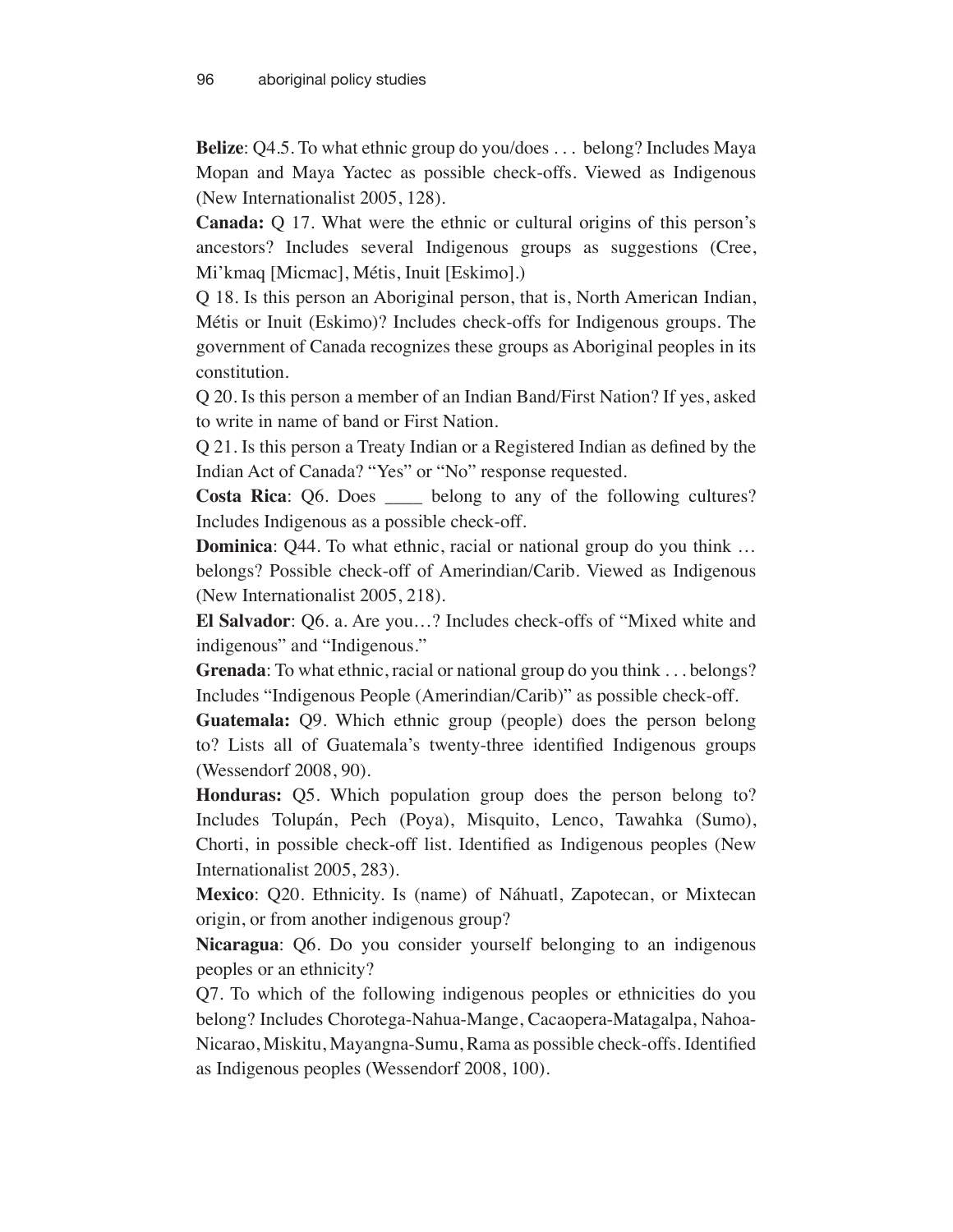**Panama**: Q6. To which indigenous group do you belong? Possible checkoffs include Buglé, Bri Bri, Emberá, Kuna, Ngǒbe, Teribe, Wounaan. Identified as Indigneous (Wessendorf 2008, 111–15).

**Saint Lucia**: Q40. To what ethnic, racial or national group do you think . . . belongs? Includes possible check-off of "Indigenous People (Amerindian/ Carib)."

**Saint Vincent and the Grenadines: Q44. To what ethnic, racial or national** group do you think . . . .belongs? Includes possible check-off of "Indigenous People (Amerindian/Carib)."

**United States**: Q6. What is your race? Check-off includes "American Indian or Alaska Native." Asked to print off the name of the enrolled or principle tribe Identified as Indigenous (Wessendorf 2008, 66).

# *South America*

**Argentina**: Q2. Does any member of this household descend from or belong to an indigenous group?

Suggested write-ins include "Chané, Chorote, Chulupi, Diaguita Calchaqui, Huarpe, Kolla, Mapuche, Mbyá,Mocovi, Ona, Pliagá, Rankulche, Tapiete, Toba, Tupí Guaraní, Wichi, other indigenous group." Identified as Indigenous (Wessendorf 2008, 207).

**Bolivia**: Q49. Does the person consider that he/she belongs to any of the following original or indigenous peoples? Suggested write-ins include "Aymara, Chiquitano, Guaraní, Mojeño, Quechua, Other native group." Identified as Indigenous (Wessendorf 2008, 171).

**Brazil**: Your color or race is . . . ? (Check-offs include White, Black or dark brown, Brown or Light Brown, Yellow, Indigenous).

**Chile**: Q21. Does the person belong to any of the following original or indigenous peoples? Possible check-offs include "Alacalufe (Kawashkar), Atacameño, Aimara, Colla, Mapuche, Quechua, Rapa Nui, Yámana (Yagán)." Identified as Indigenous (Wessendorf 2008, 218).

**Columbia**: Q33. In accordance with their culture, people, or physical characteristics (name) is or considers themselves as … Includes Indigenous check-off.

**Ecuador**: Q6. What do you consider yourself? Check-offs include Indigenous, Negro (Afro-Ecuadorian), Mestizo, Mulato, White, or Other.

**Guyana**: To what ethnic group do you belong? Possible check-off is "Amerindian."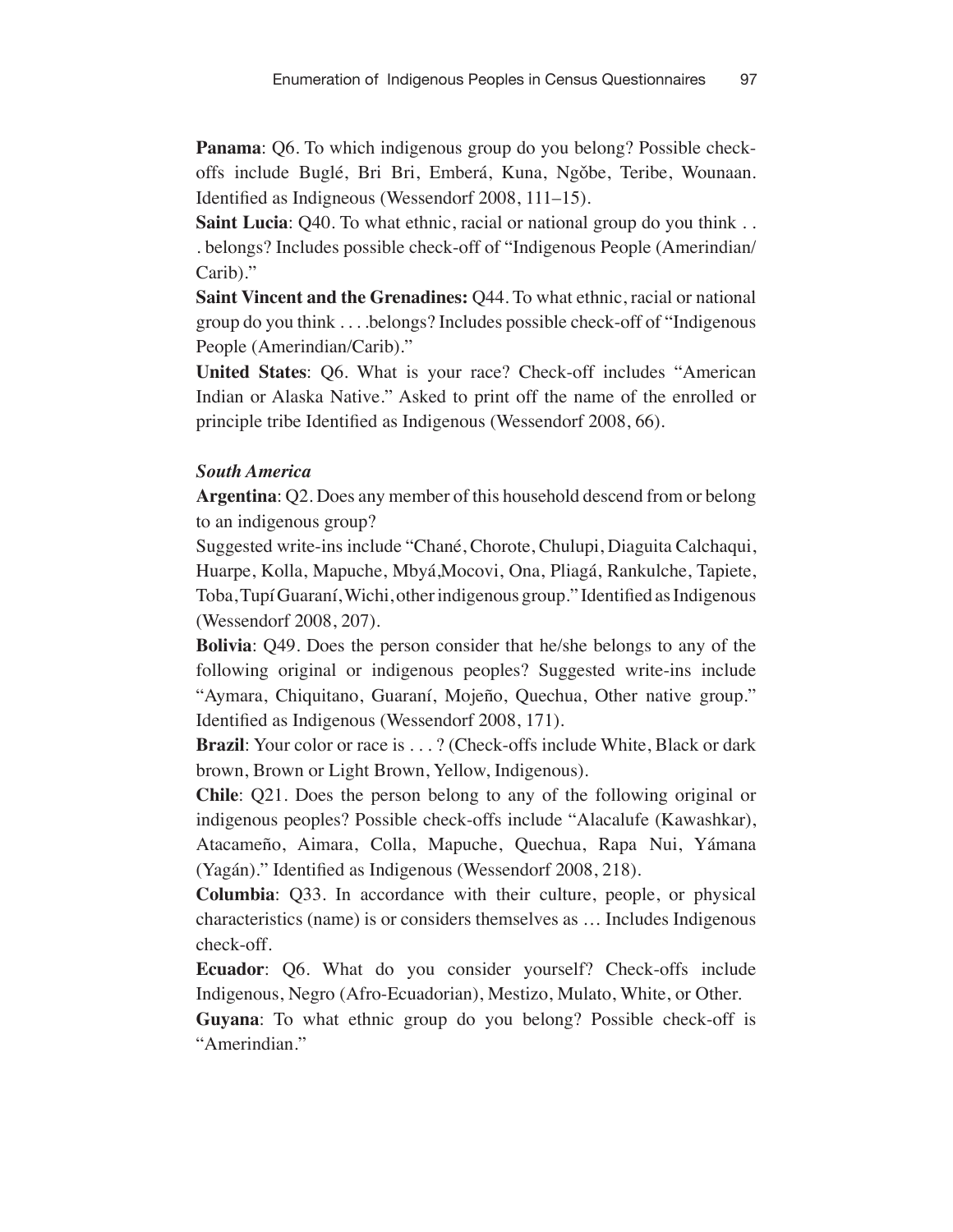**Paraguay**: Q37. Are there any persons in this household who consider themselves indigenous or belonging to an indigenous ethnic group? Suggested write-ins include "Aché ñe'e, Angaité, Ava- guaraní ñe'e, Ayoreo, Enlhet norte, Enxet Sur, Guaraní occidentenal ñe'e, Maká, Manful, Maskoy, Mbya ñe'e, Nivacié, Ñandevafie'e, Pai ñe'e, Sanapaná, Toba, Toba-qom, Tomárãho, Ybytoso**."** Identified as Indigenous (Wessendorf 2008, 195). **Venezuela**: Q7. Do you belong to any indigenous group? Write-in requested.

# *Africa*

**Central African Republic**: QA11. Type of population. Possible check-offs include Mbororo and Pygmy. Identified as Indigenous (Wessendorf 2008, 487).

**Congo**: QP12. Ethnicity or Nationality. Includes Pygmy as suggested writein. Identified as Indigenous (Wessendorf 2008, 464).

**Ethiopia:** Q10. What is (Name's) Ethnic group? Oromo, Amhara, Somali, Tigrie, Sidama, Guragie, Welaita,, Hadiya, Afar, Gamo listed. Mark-off list. Afar identified as one of the Indigenous peoples of that region (IPACC).

**Gambia:** Ethnicity. What is your Ethnic Origin? List includes Mandinka/ Jahanka, Fula/Lorobo, Wollof, Jola/Karoninka, Serahuli, Serere, Creole & Aku, Manjago, Bambara, Other Gambians. Write-in. Fula refers to Fulani pastoralists, recognized as Indigenous (IPACC).

**Kenya**: Q76. Tribe Nationality. What is …. 's tribe or nationality? (Write tribe code for Kenyan African and country of origin code for other Kenyans and non-Kenyans.) Published census data include Ogiek, Sengwer, Yaaku, Watta, Maasai, Samburu, Elmolo, Turkana, Rendille, Borana, Somali, Gabra, Pokot and Endorois(Bushan, 1997–98, Kurian 1992, 970). Identified as Indigenous (Wessendorf 2008, 415).

**Niger**: Q07. Nationality or Ethnicity. What is the nationality of (Name)?—If foreign, indicate the name of the country of nationality. If Nigerian indicate the declared ethnicity. IPACC identifies the Tuareg as Indigenous (http:// www.ipacc.org.za/eng/regional\_westafrica.asp). Tuareg was identified from census data (https://www.cia.gov/library/publications/the-world-factbook/ geos/NG.html).

**Uganda**: Q P7. Ethnic group or Citizenship: Is (Name) a Ugandan? If Ugandan, write ethnicity code,

otherwise, write the country code of citizenship. The Batwa were counted in the 2002 Ugandan census. IPACC identifies them as Indigenous (http:// www.ipacc.org.za/eng/regional\_centralafrica.asp).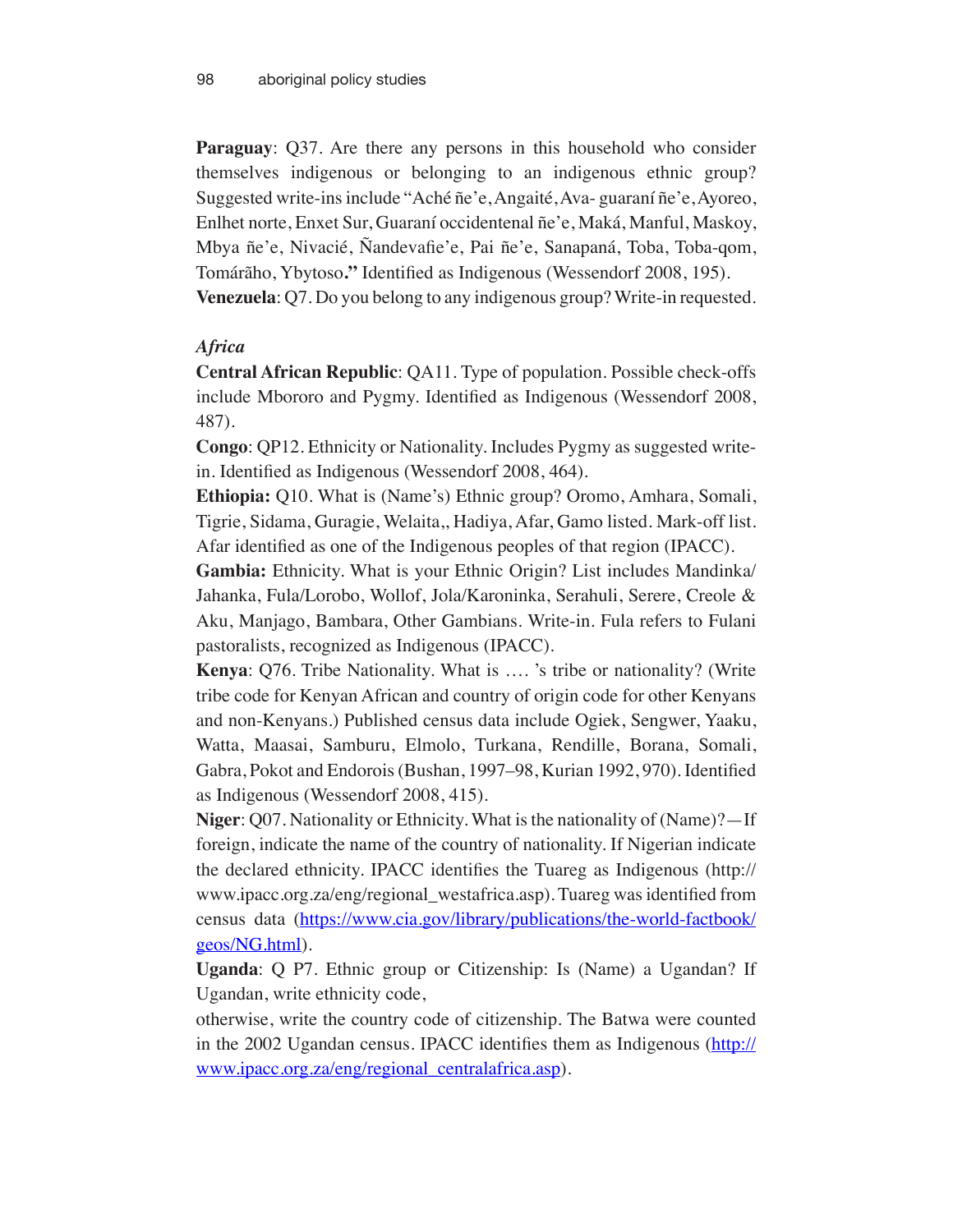#### *Asia*

**India:** Q9. If Scheduled Tribe, write name of the Scheduled Tribe from the list supplied. Identified as Indigenous (Wessendorf 2008, 358).

**Lao People's Democratic Republic**: Q8. What is (name's) ethnic origin? Includes "Hmong" in suggested list. Identified as one of the Indigenous peoples in that country (International Work Group for Indigenous Affairs, n.d.).

**Malaysia:** QC8. Which ethnic group or dialect group do you belong to? Enter in code and write in answer. *Malaysia People 2009, CIA World Factbook* website summarizes the ethnic composition of the Malaysian population as being comprised of 11 percent Indigenous peoples. (http:// www.theodora.com/wfbcurrent/malaysia/malaysia\_people.html).

#### *Europe*

**Russian Federation**: Q7. Your National Identity (as defined by the respondent). Write-in. Particular national identities are recognized as Indigenous (Donahoe et al. 2008; Petrov 2008).

#### *Oceania*

**American Samoa**: Q5. What is this person's ethnic origin or race? (For example: Chamorro, Samoan, White, Black, Carolinian, Filipino, Japanese, Korean, Palauan, Tongan, and so on.) Write-in. External territory of the USA; Samoans are Indigenous (Minority Rights Group International 2007). **Australia:** Q7. Is the person of Aboriginal or Torres Strait Islander origin? Check-off. Identified as Indigenous (New Internationalist 2005, 107).

**Cook Islands:** Q7. Ethnic Origin. Check-offs include Cook Island Maori. Identified as Indigenous (New Internationalist 2005, 412).

**Guam:** Q5. What is this person's ethnic origin or race? Suggested write-ins include Chamorro. US territory; Chamorro identified as Indigenous (New Internationalist 2005, 268).

**New Zealand**: Q11.Which ethnic group do you belong to? Check-offs include Mäori and Cook Island Mäori.

Q14. Are you descended from a Mäori (did you have a Mäori birth parent, grandparent or great-grandparent)?

Q15. Do you know the name(s) of your *iwi* (tribe or tribes)? Identified as Indigenous (New Internationalist 2005, 411).

**Northern Mariana Islands**: Q5. What is this person's ethnic origin or race? Suggested write-ins include Chamarro and Carolinian. Commonwealth